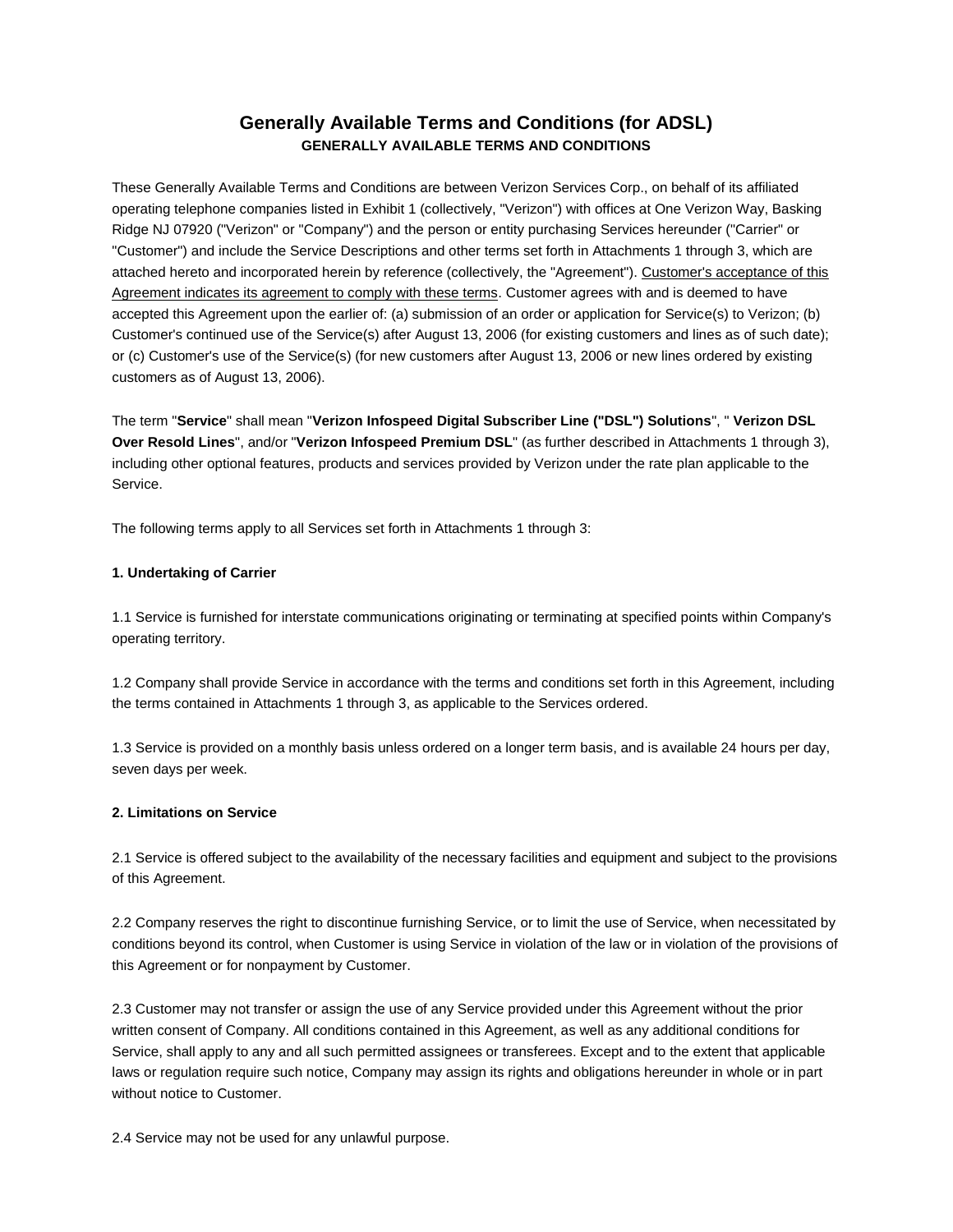2.5 Company may require Customer to sign an application form furnished by Company and to establish credit as provided in this Agreement, as a condition precedent to the initial establishment of Service. Company's acceptance of an order for Service to be provided to an applicant whose credit has not been duly established may be subject to the deposit provisions described in Section 9 of this Agreement. Company may also require a signed authorization from Customer for additions to or changes in existing Service for Customer.

# **3 Limitations on Liabilities**

3.1 The liability of Company for damages is limited to liability arising solely and directly from mistakes, omissions, interruptions, delays, errors, or defects in transmission occurring in the course of furnishing Service that are not caused in whole or in part by acts or omissions of any other person, and shall in no event exceed an amount equal to the charges Company would assess Customer during the period during which mistakes, omissions, interruptions, delays, errors, or defects in transmission occurred.

3.2 Company shall not be liable for unlawful use, or use by any unauthorized person, of its Service, or for any claim arising out of a breach in the privacy or security of communications transmitted by Company.

3.3 Company shall not be liable for any failure of performance due to causes beyond its reasonable control, including but not limited to acts of God, fires, meteorological phenomena, floods, or other catastrophes, national emergencies, insurrections, riots or wars, strikes, lockouts, work stoppages or other labor difficulties, and any law, order, regulation, or other action of any governing authority or agency thereof. With respect to the Services, Company hereby expressly disclaims all warranties, expressed or implied, not stated in this Agreement, and in particular disclaims all warranties of merchantability and fitness for a particular purpose.

3.4 Company shall not be liable for any act or omission of other carriers or persons, including carriers or persons whose facilities may be utilized in establishing connections to Company's facilities. Customer shall indemnify and save harmless Company from any third party claims asserting such liability.

3.5 Company shall not be liable for any damages Customer may incur as a result of the unauthorized use the Services provided under this Agreement. Customer is responsible for controlling access to, and the use of, the Services provided by Company.

## **4 Cancellation or Discontinuance of Service by Company**

Without incurring any liability, Company may under the following conditions cancel Service prior to commencement. Company may also discontinue Service that is being furnished, provided that, unless otherwise stated, Customer shall be given fifteen (15) days written notice of such cancellation or discontinuance of Service.

4.1 For noncompliance with or violation of any applicable municipal, state, or federal law, ordinance or regulation or noncompliance with or violation of any Commission regulation, provided that no notice may be given.

4.2 For Customer's refusal to provide reasonable access to Company or its agents for the purpose of installation, inspection or maintenance of equipment owned by Company.

4.3 For noncompliance with any of the provisions of this Agreement.

4.4 For nonpayment of any sum due Company for more than thirty (30) days after delivery of an invoice to the custody of the U.S. Mail or other delivery service.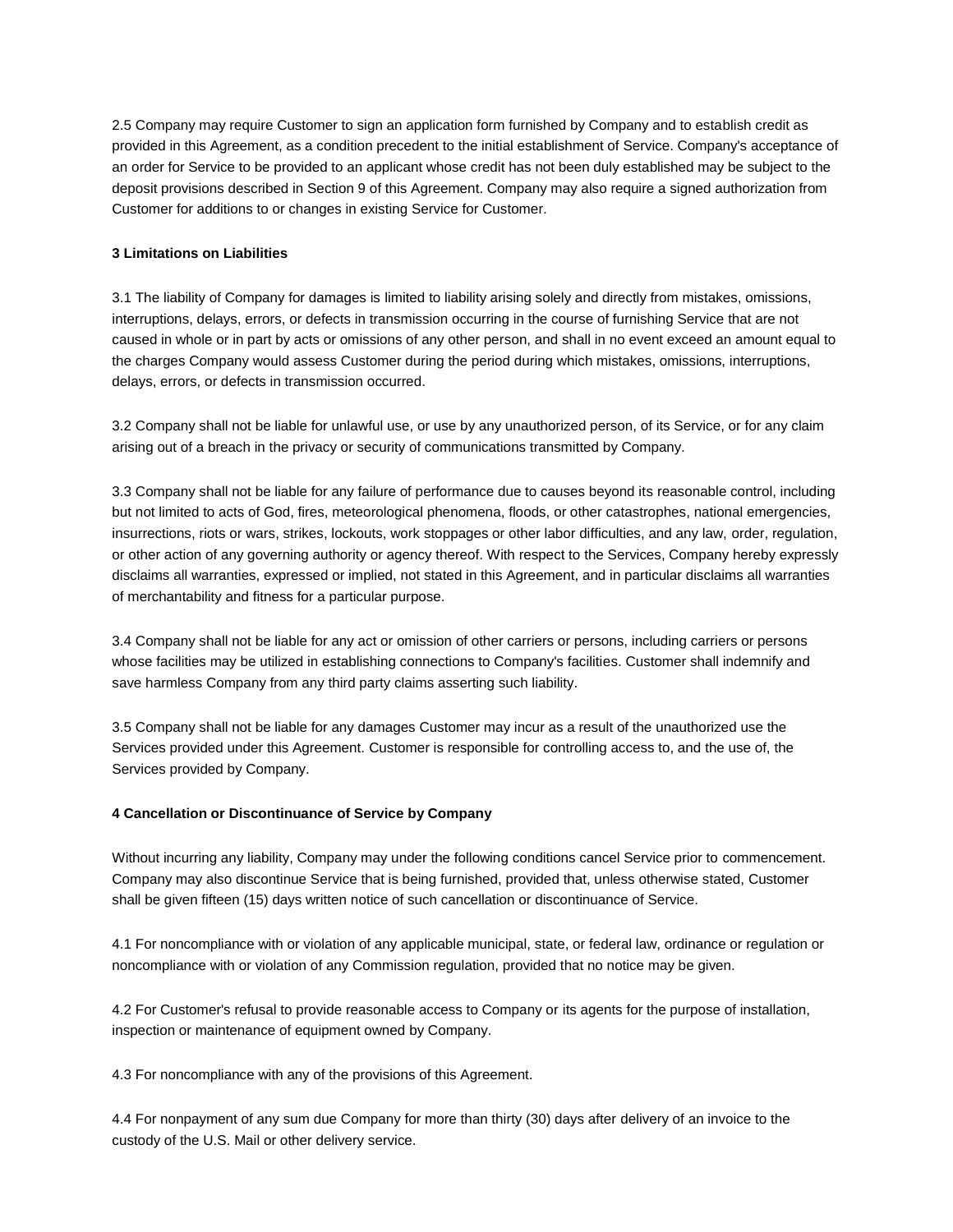4.5 Without notice, in the event of Customer's use of equipment in such a manner as to adversely affect Company's equipment or its provision of service to others.

4.6 Without notice, in the event of unauthorized or fraudulent use of Service. Whenever Service is discontinued for unauthorized use of Service, Company may, before restoring Service, require Customer to make, at its own expense, all changes to its facilities or equipment necessary to eliminate unauthorized use and to pay to Company an amount reasonably estimated by Company as the loss in revenues to Company resulting from such unauthorized use plus claims lodged against Company by third parties.

4.7 Without notice, by reason of any order or decision of a court or other government authority having jurisdiction that prohibits Company from furnishing Service to Customer.

# **5 Cancellation or Termination of Service by Customer**

5.1 Customer may cancel Service by giving notice to Company up to the day Service is scheduled to commence subject to payment of any applicable early termination charges.

5.2 If Customer orders Service which requires special construction or facilities for Customer's use, and then cancels its order before Service begins, a charge shall be made to Customer for the non-recoverable portions of the expenditures or liabilities incurred on behalf of Customer by Company. This charge may be in addition to any other applicable early termination charges.

5.3 Company shall have up to thirty (30) days to complete a disconnect. Customer shall be responsible for all charges for 30 days, or until the disconnect is effected, whichever is sooner. This 30-day period shall begin on the day of receipt of a disconnection notice from Customer.

## **6 Reserved for Future Use**

#### **7 Restoration of Service**

The use and restoration of Service shall in all cases be in accordance with the priority system specified in Part 64, Subpart D, of the Rules and Regulations of the Federal Communications Commission.

#### **8. Payment and Billing**

8.1 For billing of fixed charges, service is considered to be established upon the day on which Company notifies Customer of installation or testing of Customer's service. Fixed charges shall be billed monthly in advance and are due upon receipt. Customer shall be billed for all usage in arrears. Rate changes shall be effective on the effective date of the rate change.

8.2 Bills are due and payable upon receipt. Interest at the lesser of a rate of one and one-half percent (1.5%) per month, or the maximum rate allowed by law, may be charged on any amount remaining unpaid after thirty (30) days from delivery of an invoice to the custody of the U.S. Mail or other delivery service.

8.3 The security of Customer's authorization or access code is the responsibility of Customer. Customer shall be responsible for payment of all charges applicable to the service, including in cases where the service was accessed in a manner not authorized by Customer.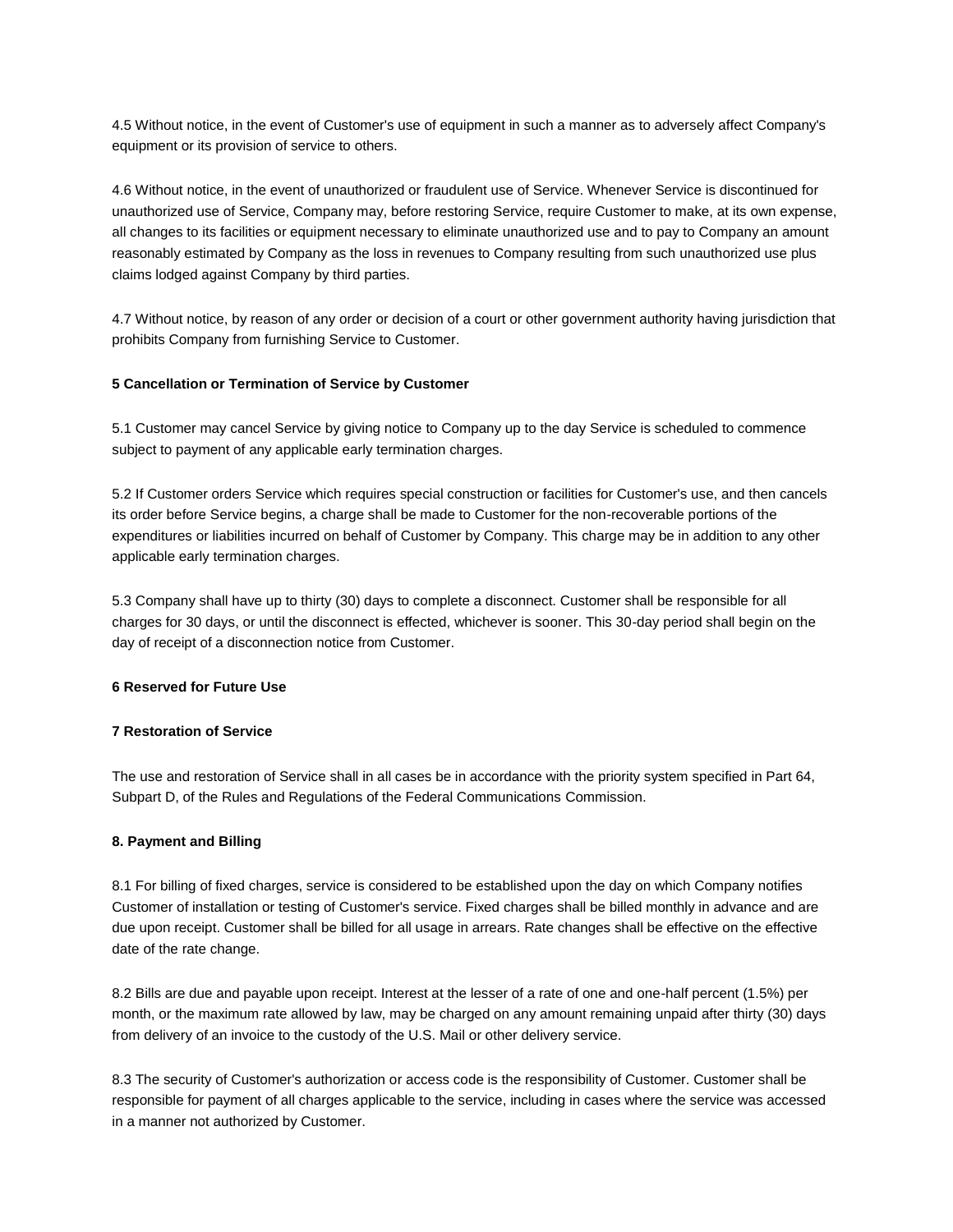8.4 Company reserves the right to examine the credit record of an applicant or Customer. A Customer whose service has been discontinued for nonpayment of bills shall be required to pay any unpaid balance due to Company before service is restored, and a deposit may be required.

8.5 Company shall make no refund of overpayments by Customer unless the claim for such overpayment, together with proper evidence, is submitted within two (2) years from the date of the alleged overpayment. In calculating refunds, any applicable discounts shall be adjusted based upon the actual monthly usage after all credits or adjustments have been applied.

8.6 A charge shall apply whenever any check or draft for payment for service is not accepted by the institution on which it is written.

# **9 Deposits**

9.1 Each applicant for Service may be required to establish credit. Any applicant whose credit has not been duly established may be required to make a deposit to be held as a guarantee of payment of charges at the time of application. In addition, an existing Customer may be required to make a deposit or increase a deposit presently held. Company shall pay interest on deposits if and to the extent required by applicable law.

9.2 A deposit shall not exceed the estimated charges for three (3) month's Service plus installation, and shall be returned:

a. When an application for Service has been canceled prior to the establishment of Service. Such deposit shall be applied to any applicable charges, and the excess portion of the deposit shall be returned.

b At the end of twelve (12) consecutive months of a satisfactory credit history.

c Upon the discontinuance of Service. Company shall apply Customer deposit against any outstanding balances due. If a credit balance exists, a refund shall be made to Customer.

The fact that a deposit has been made in no way relieves Customer from complying with the regulations with respect to the prompt payment of bills on presentation.

#### **10 Taxes**

10.1 Service may be subject to Federal, state and/or local taxes at the prevailing rates. Such taxes are listed as separate line items on Customer's invoice, are not included in the rates and charges listed herein, and shall be paid by Customer in addition to the rates and charges stated in this Agreement.

10.2 To the extent that a municipality, other political subdivision or local agency of government, or the Commission, imposes upon and collects from Company a gross receipts tax, occupation tax, license tax, permit fee, franchise fee, regulatory or other fee, such taxes and fees shall, insofar as practicable, be billed pro rata to Customers receiving Service within the territorial limits of such municipality, other political subdivision, or local or Federal government or agency.

10.3 Company may adjust its rates and charges or impose additional rates and charges on its Customers in order to recover amounts it is required by governmental or quasi-governmental authorities to collect from or pay to others in support of statutory or regulatory programs.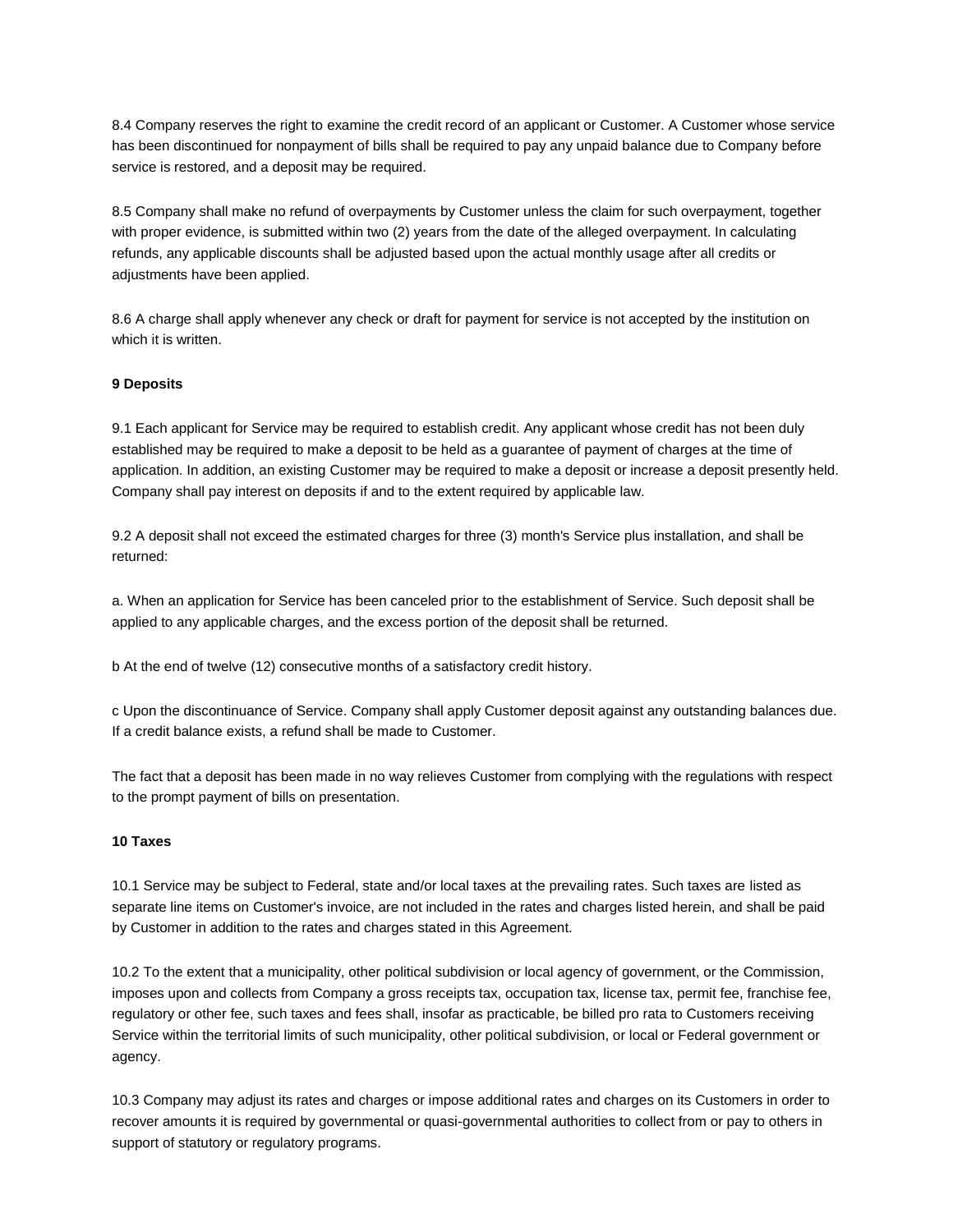## **11 Terminal Equipment**

Service may be used with or terminated in Customer-provided terminal equipment. Such terminal equipment shall be furnished by and maintained at the expense of Customer, except as otherwise provided. Customer is also responsible for all costs it incurs in the use of Service, including but not limited to equipment, wiring, electrical power, and personnel. When such terminal equipment is used, it shall in all respects comply with the generally accepted minimum protective standards of the telecommunications industry as endorsed by the Federal Communications Commission.

# **12 Interconnection**

Service furnished by Company may be connected with the services or facilities of other carriers. Customer is responsible for all charges billed by other carriers in connection with the use of Service. Any special equipment or facilities necessary to achieve compatibility between carriers are the sole responsibility of Customer.

# **13 Inspection, Testing and Adjustment**

13.1 Company may, with or without notice, make such tests and inspections as may be necessary to determine whether Agreement requirements are being complied with in the installation, operation, and maintenance of Customer's or Company's equipment or services. Company may, without notice, interrupt Service at any time, as necessary, because of a departure from any of these requirements and may continue such interruption until its requirements have been satisfied.

13.2 Upon reasonable notice, the facilities provided by Company shall be made available to Company by Customer for such tests and adjustments as may be necessary for their maintenance to a condition satisfactory to Company.

13.3 Company shall not be liable to Customer for any damages for Service interruption pursuant to this Section.

## **14 Interruption of Service**

14.1 It shall be the obligation of Customer to notify Company of any interruption of Service. Before giving such notice, Customer shall ascertain that the trouble is not being caused by any action or omission of Customer or is not in wiring or equipment connected to the terminal of Company. Company's liability for Service interruption is limited according to the provisions of Section 3.

14.2 When Service is interrupted for four hours or more, Company will, upon request by Customer, issue a credit, computed as set forth below, provided such interruption is not determined by Company to have been caused by the negligence or willful action of Customer, or any other person at Customer's terminal location, or by the failure of Customer's equipment or power supply.

14.3 Credit is computed by multiplying the monthly rate for Service by the ratio that the number of hours in the period of interruption bears to 720 hours. For the purpose of this computation, each month shall be considered to have 720 hours. The credit shall be based upon the non-usage charges for the month during which the interruption occurred, excluding equipment and access line charges.

14.4 An interruption is measured from the time Company detects trouble or Customer notifies Company of the interruption by an expeditious means, until the trouble is cleared. Each interruption is considered separately for the purposes of establishing credit allowance. No credit shall be given for an interruption of Service of less than four hours. The credit for a billing period shall not exceed the monthly rate.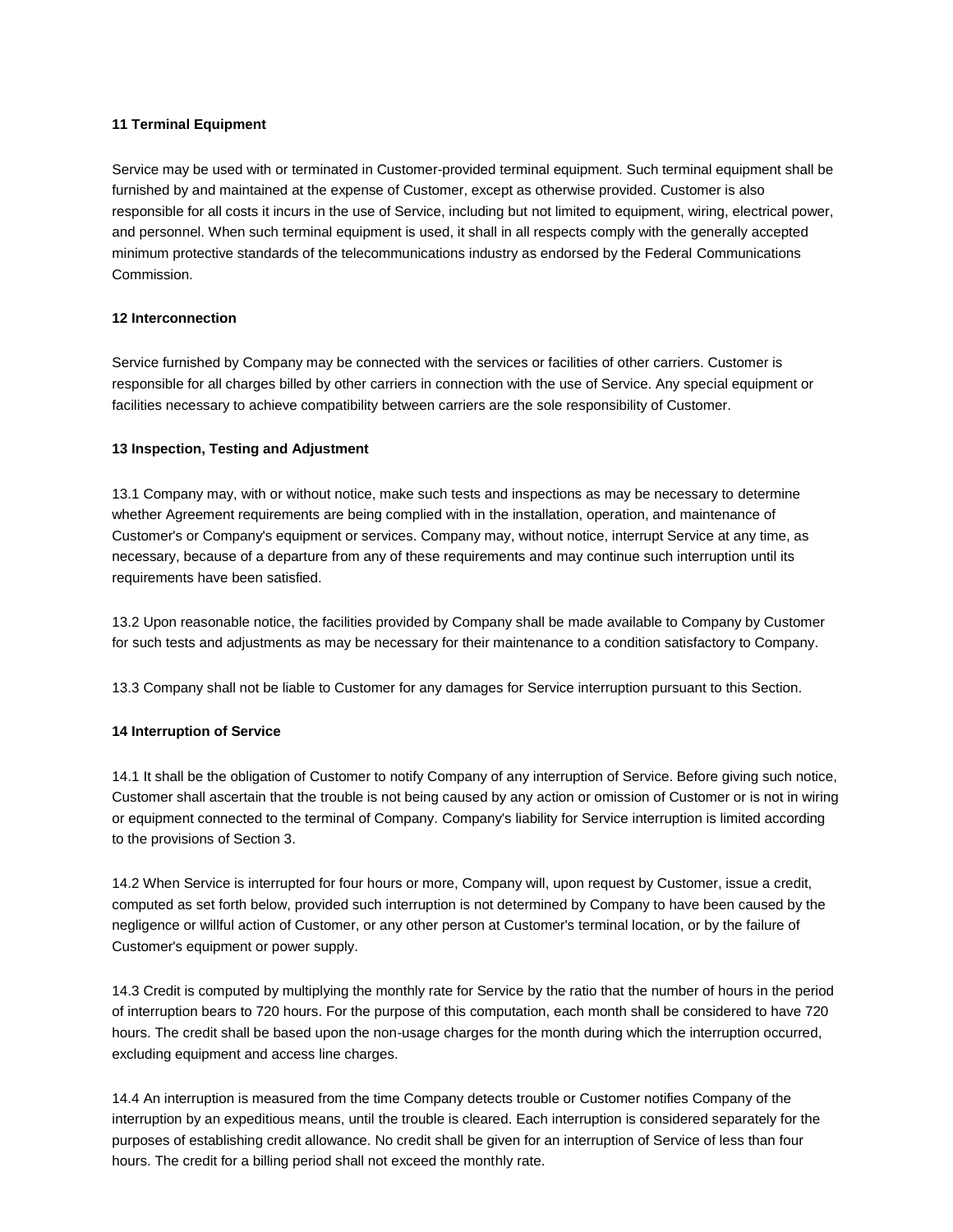14.5 Credit for interruption of Service does not apply when such credit is limited under the rates, terms and conditions of the specific Service involved.

# **15. Provision of Service**

Services are provided only in those geographic areas where facilities exist, where Company has in its discretion determined (subject to applicable law) to provide Services, and where Company is authorized to provide Services. Provision of Services offered under this Agreement are subject to availability.

#### **16. Changes or Updates to the Services or to this Agreement.**

16.1 Verizon reserves the right to make changes to the Service or any portion thereof. If such a change materially and adversely affects your use of the Service, and Verizon cannot reasonably mitigate the impact, then Customer may terminate the Service within thirty (30) days of the effective date of the change without further obligation by providing written notice to Verizon.

16.2 Verizon may revise the terms and conditions of this Agreement from time to time by posting such revisions located a[t Site Policies.](http://business.verizon.net/SMBPortalWeb/appmanager/SMBPortal/smb?_nfpb=true&_pageLabel=SMBPortal_page_pol_main) Customer agrees to visit this website periodically to be aware of and review any such revisions. Increases to the monthly price of the Service shall be effective thirty (30) days after posting; revisions to any other terms and conditions shall be effective upon posting. By continuing to use the Service after revisions are in effect, Customer accepts and agrees to the revisions and to abide by them.

## **17. Applicable Law**

The construction, interpretation and performance of this Agreement shall be governed by the laws of the State of New York, without regard to its conflicts of laws rules. All disputes relating to this Agreement shall be resolved through the application of such laws. Verizon and Customer each irrevocably consents to the personal and subject matter jurisdiction of the courts located in the County of New York, State of New York in all matters arising from or relating to this Agreement, and waives any defense of lack of jurisdiction, improper venue or inconvenient forum

## **18. Miscellaneous.**

18.1 The terms and conditions of this Agreement supersede all previous agreements, proposals or representations related to the Service.

18.2 Any notices or demands or other communications which under the terms of this Agreement or under any statute must or may be given or made by either party shall be in writing to the respective parties as set forth herein. Notices to Verizon shall be sent to the following address: Verizon Legal Department,1320 North Court House Road, 9th Floor, Arlington, VA22201-2525 (Attn: Verizon Online General Counsel). Notices to Customer shall be sent to the Customer's billing address. Either party may change the notice address or addressee by giving notice thereof to the other party. Notices may be given by first class U.S. mail or nationally recognized overnight express courier. Notices shall be deemed to have been given on receipt if delivered by overnight express courier or three (3) days after delivery to the United States Postal Service if mailed. In addition, Verizon may provide notice you Customer by electronic mail and notice shall be deemed given upon sending of such electronic mail to the address in Verizon's records. Customer agrees to provide Verizon with an accurate electronic email address for the purpose of receiving such notice and to update such address when it changes.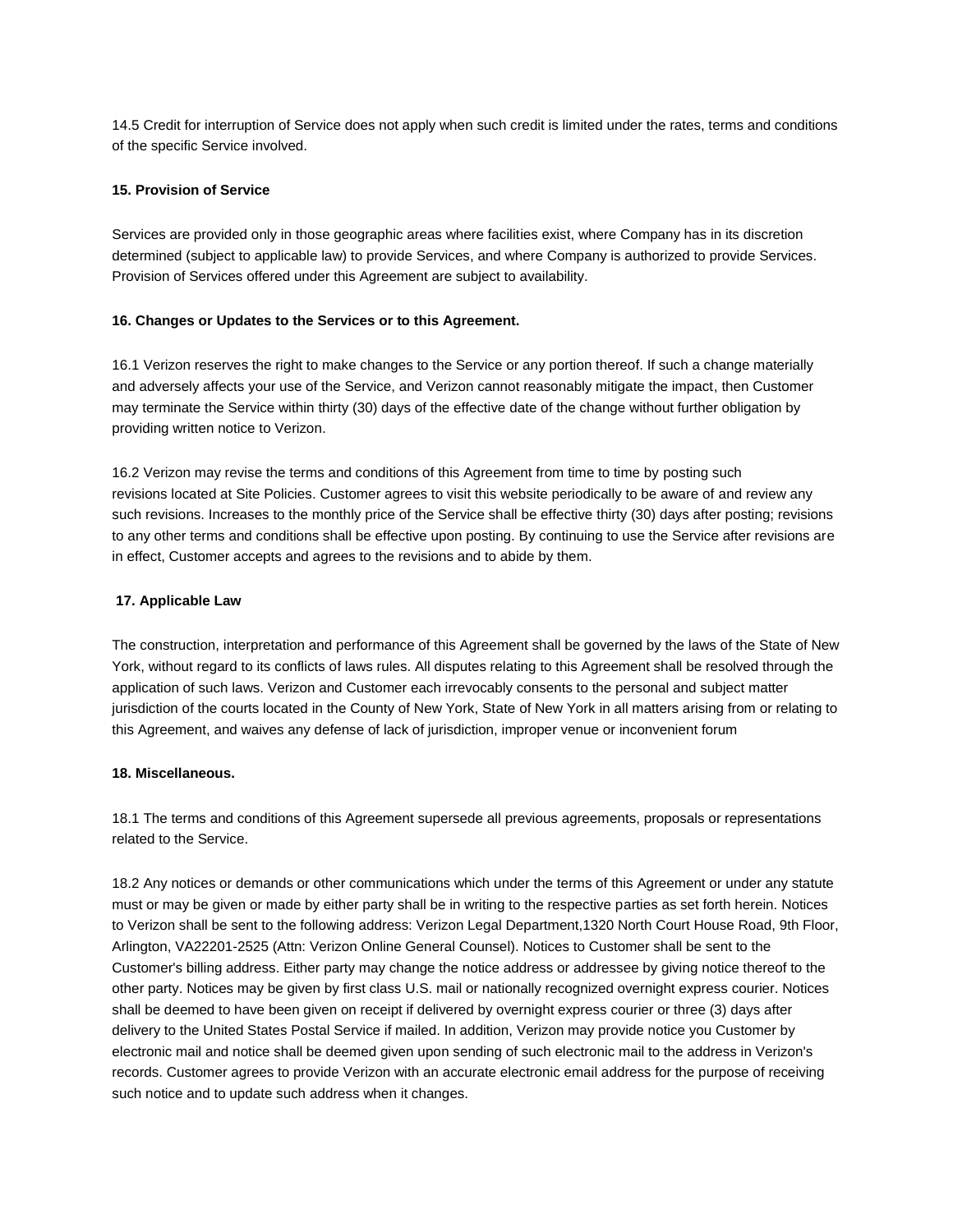18.3 If any of the terms or conditions in this Agreement is properly found to be invalid or unenforceable by a government body, the remaining terms or conditions of this agreement shall not be affected by the finding and shall continue to apply as necessary to reflect the original intention of the parties.

18.4 Verizon's failure at any time to enforce any provision of this Agreement or any right or remedy available hereunder or at law or equity, or to exercise any option herein provided shall in no way be construed to be a waiver of such provision, right, remedy or option or in any other way affect the validity of this Agreement. The exercise by Verizon of any rights, remedies or options provided hereunder or at law or equity shall not preclude or prejudice Verizon from exercising thereafter the same or any other rights or remedies or options.

Agreed to and accepted by:

Verizon Services Corp. Corp., on behalf of its affiliated operating telephone companies listed on Exhibit 1

#### **EXHIBIT 1**

## **Verizon (formerly GTE) Telephone Operating Companies**

Verizon California Inc. Verizon Florida Inc. Verizon North Inc. Verizon Northwest Inc. Verizon South Inc. GTE Southwest Incorporated, d/b/a Verizon Southwest Verizon West Coast Inc. Contel of the South, Inc. d/b/a Verizon Mid-States

## **Verizon (formerly Bell Atlantic) Telephone Operating Companies**

Verizon Delaware Inc. Verizon Maryland Inc. Verizon New England Inc. Verizon New Jersey Inc. Verizon New York Inc. Verizon Pennsylvania Inc. Verizon Virginia Inc. Verizon Washington, D.C. Inc. Verizon West Virginia Inc.

## **ATTACHMENT 1**

#### **VERIZON INFOSPEED DSL**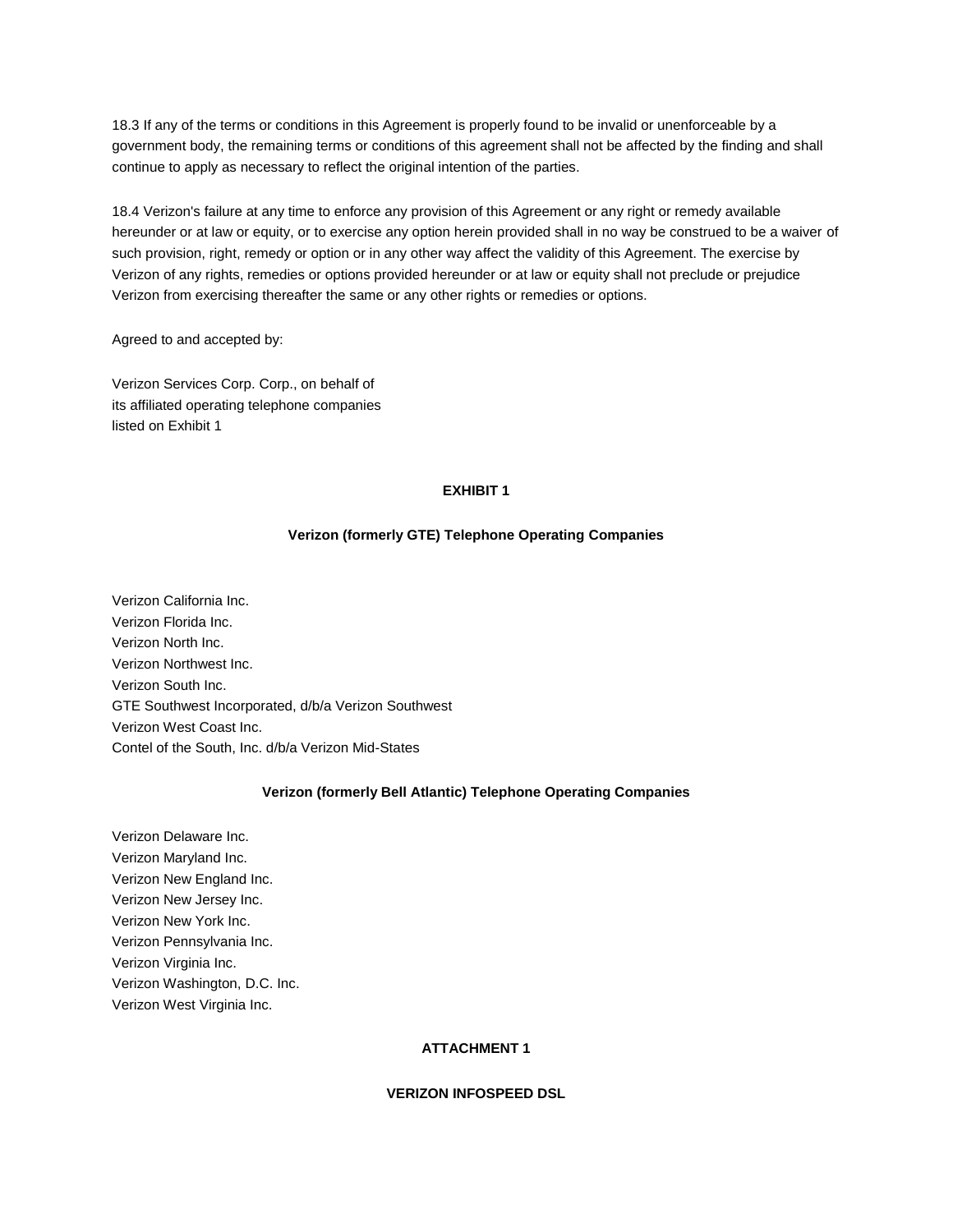The following terms and conditions apply to purchases of Verizon Infospeed DSL Service under Verizon's Generally Available Terms and Conditions (the "Agreement"). Capitalized terms shall have the meaning set forth in the Agreement unless otherwise defined in this Attachment 1.

## **I. Service Description**

A. Verizon Infospeed Digital Subscriber Line (DSL) Solutions are data access services that use DSL technology to transport data over compatible facilities to an end user premises. Data traffic generated by a Company-provided or Customer-provided modem is transported to the Verizon Infospeed DSL Connection Point. From there, the traffic is transported to the end user's Information Service Provider (ISP) or content provider via Company's other data network interface services.

B. The following types of Verizon Infospeed DSL Solutions are available based on the upstream and downstream speed combinations chosen by Customer:

1. Verizon Infospeed DSL 768K/128K - provides maximum speeds of 768 Kilobits Per Second (Kbps) downstream and 128 Kbps upstream.

2. Verizon Infospeed DSL 1.0/384K - provides maximum speeds of 1.0 Megabits Per Second (Mbps) downstream and 384 Kbps upstream.

3. Verizon Infospeed DSL 1.5M/128K - provides maximum speeds of 1.5 Mbps downstream and 128 Kbps upstream.

4. Verizon Infospeed DSL 1.5M/384K - provides maximum speeds of 1.5 Mbps downstream and 384 Kbps upstream.

5. Verizon Infospeed DSL 7.1M/768K - provides maximum speeds of 7.1 Mbps downstream and 768 Kbps upstream.

6. Verizon Infospeed DSL 384K/384K - provides maximum speeds of 384 Kbps downstream and 384 Kbps upstream.

7 Verizon Infospeed DSL 768K/768K - provides maximum speeds of 768 Kbps downstream and 768 Kbps upstream.

8. Verizon Infospeed DSL 3M/768K - provides maximum speeds of 3 Mbps downstream and 768 Kbps upstream.

9. Verizon Infospeed DSL 5.0M/768K - provides maximum speeds of 5 Mbps downstream and 768 Kbps upstream.

C. The data speeds listed above are maximum speeds. Actual speeds may be lower due to the impact of loop distance, modem technology and other factors. Therefore, performance levels (including without limitation, data speeds, throughput, and packet loss) are not guaranteed..

D. The following diagram depicts a generic view of the components of Verizon Infospeed DSL Solutions and the manner in which the components are combined to provide a complete Verizon Infospeed DSL Solutions connection.

E. Optional Features

# 1. Direct PVC Premium Service

Direct PVC Premium Service allows the customer to provide its end-user with a static Internet Protocol (IP) address on a Verizon Infospeed DSL Solutions arrangement by using a Direct Permanent Virtual Circuit (PVC) architecture.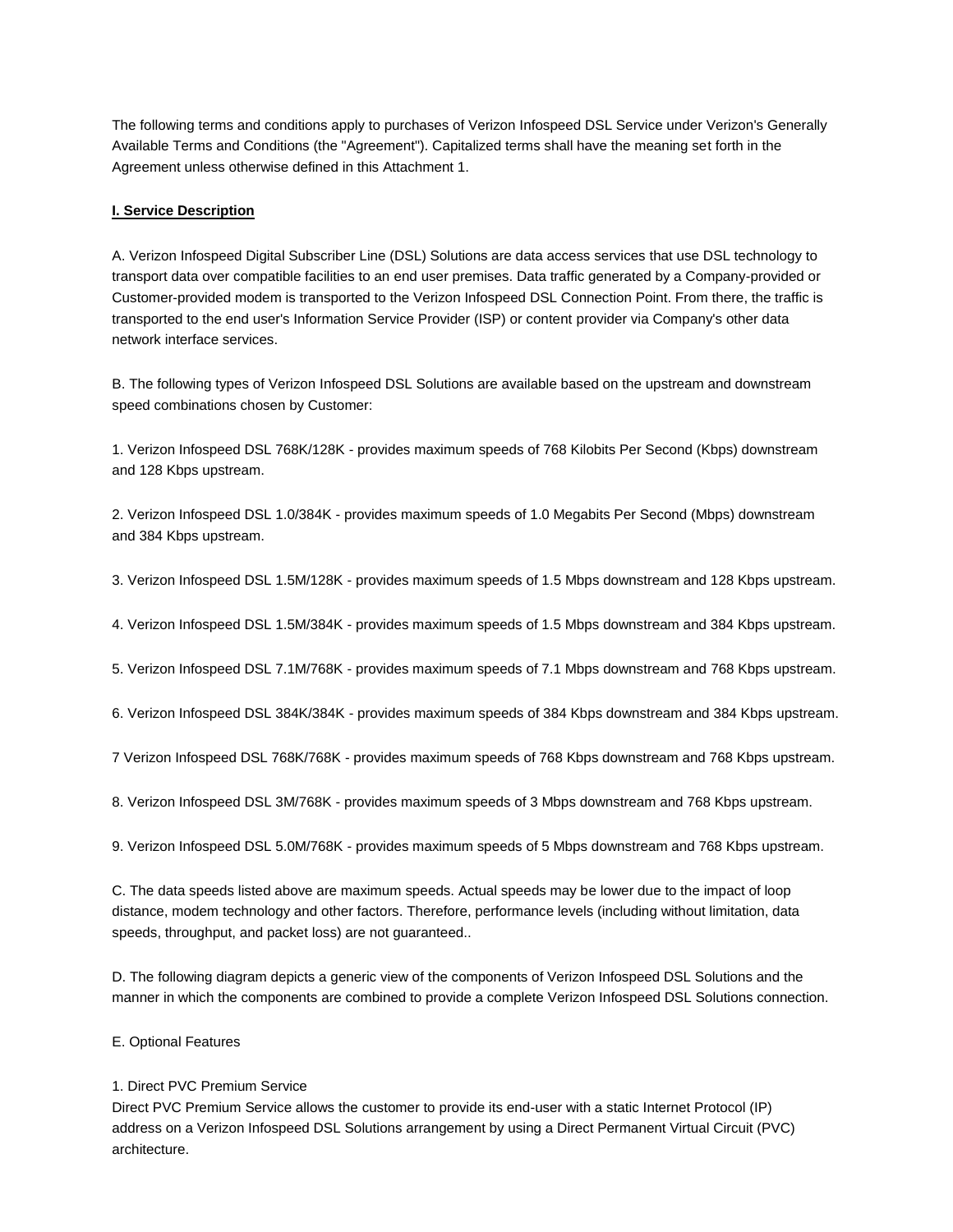Direct PVC Premium Service will be provided subject to the availability and limitations of Company facilities.

a. In the following states, the existing network architecture supports the capability to assign static IP addresses. Direct PVC Premium Service is available as a non-chargeable option in these states.

- California, Florida, Idaho, Illinois, Indiana, Michigan, Nevada, North Carolina, Ohio, Oregon, South Carolina, Texas, Washington, Wisconsin, and the portion of Pennsylvania and Virginia formerly served by GTE.

b. In the following states, the existing network architecture supports the capability to assign dynamic IP addresses by aggregating the traffic of multiple end-users. Direct PVC Premium Service is available as a chargeable option (see Section V.E) where facilities allow.

- Delaware, District of Columbia, Maryland, Massachusetts, New York/ Connecticut, Rhode Island, , West Virginia, and the portion of Pennsylvania and Virginia formerly served by Bell Atlantic.

#### **II. Terms and Conditions**

A. Company will provision and maintain Verizon Infospeed DSL Solutions from the Verizon Infospeed DSL Connection Point to the Network Interface Device (NID) at the end user's designated premises. Company will advise Customer of any additional equipment necessary to support Verizon Infospeed DSL Solutions. Customer is responsible for obtaining the necessary additional equipment, including any required splitters or filter and a compatible DSL modem.

B. Customer will provide Company with the necessary information (e.g., end user name and address, circuit information, serving area, etc.) to provision Verizon Infospeed DSL Solutions.

C. Access from Verizon Infospeed DSL Connection Point will be provided via Company's data network interface services. These services may include, but not limited to, Frame Relay Service (FRS), Asynchronous Transfer Mode Cell Relay Service (ATM), High Capacity Broadband Access Cloud (HiBAC) and Dedicated Special Access services. A minimum connection speed of DS-1 or higher is required for ATM, HiBAC, and FRS data network interface services. The rates and charges for these data network interface services are in addition to the rates and charges for Verizon Infospeed DSL Solutions.

D. Company offers Verizon Infospeed DSL Solutions service over available, compatible facilities to Customers to serve end users who subscribe to Company's local exchange service. In addition, Company offers Verizon Infospeed DSL Solutions service over available, compatible facilities to Customers to serve end users who do not subscribe to Company's local exchange service in the following circumstances:

(1) Where an existing Customer's end user switches its existing local exchange service from Company to a carrier that does not use Company's switching facilities and does not require a dispatch of Company personnel to the end user's premises; or

(2) Where a Customer's end user does not currently subscribe to local exchange service provided either by Company or a carrier that utilizes Company's loop or switching facilities; or

(3) Where a Customer's end user receives local exchange service from a carrier that uses Company's loop and switching facilities, other than a reseller of Company's local exchange service, provided that such carrier has agreed to make the high frequency portion of such loop available to Company at no charge.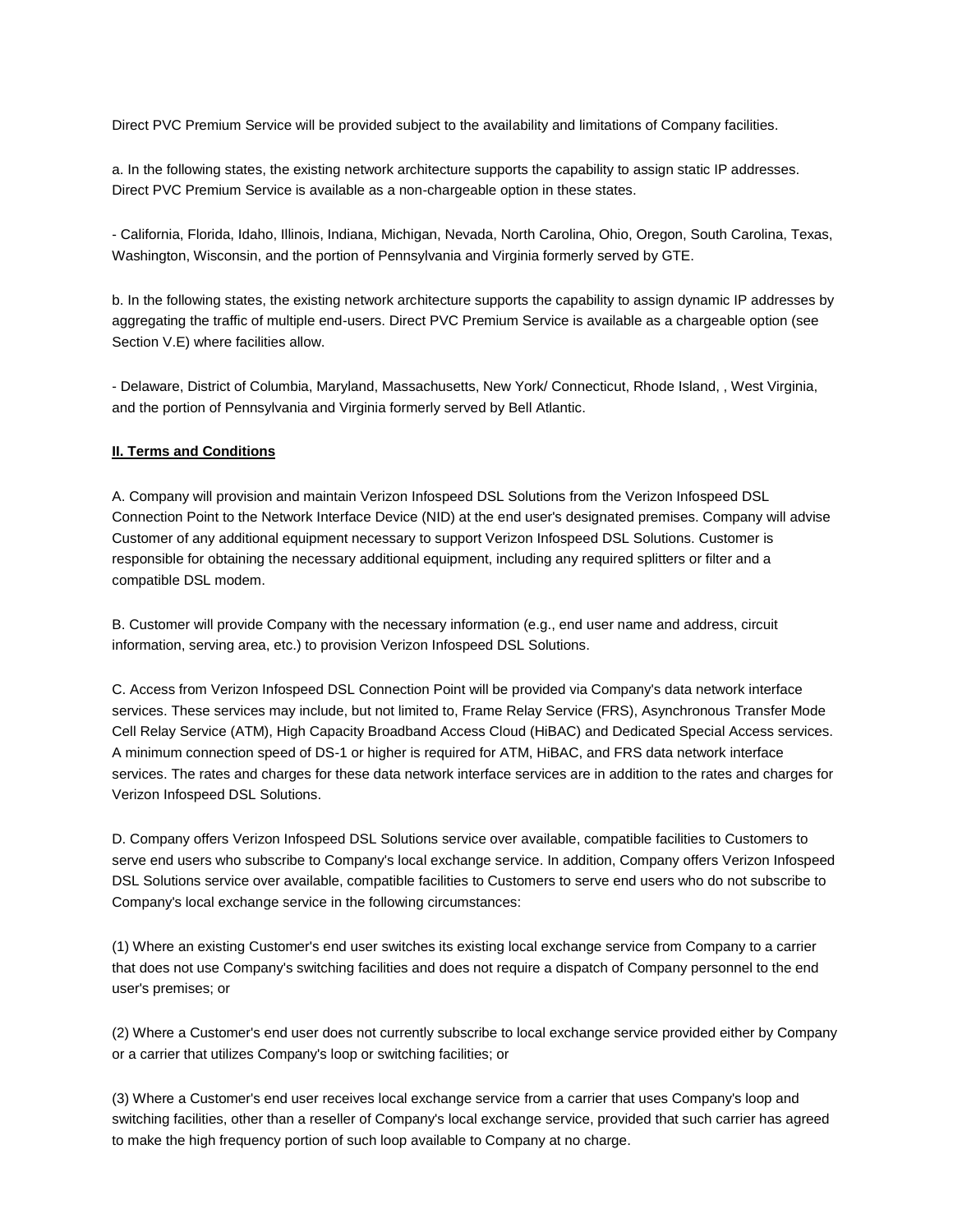E. Company will qualify facilities or obtain qualification information on facilities to determine the suitability of such facilities for Verizon Infospeed DSL Solutions. Company will not provide Verizon Infospeed DSL Solutions on facilities that are unsuitable for the Service, nor will Company provide Verizon Infospeed DSL Solutions if it determines that such provision will produce interference to other services.

F. Verizon Infospeed DSL Solutions will be provided subject to the availability and limitations of Company facilities.

G. Company reserves the right to interrupt temporarily Verizon Infospeed DSL Solutions for maintenance, software upgrades, and in emergency situations.

H. Customer will obtain the appropriate authorization to allow Company's employees or agents to enter the end user's designated premises at any reasonable hour for the purpose of installing, inspecting, or repairing Verizon Infospeed DSL Solutions arrangement, or, upon termination of Verizon Infospeed DSL Solutions, removing Company's equipment. Customer will present evidence of such authorization to Company upon request.

I. Notwithstanding (D) preceding, in the State of Maryland, the Company will continue to provide Verizon Infospeed DSL Solutions after an end user discontinues Verizon's voice grade local exchange service if the end user obtains voice grade local exchange service from a competitive local exchange carrier that uses (1) Verizon resold voice service or (2) a combination of unbundled local circuit switching and an unbundled two-wire copper loop, provided that with regard to such combination the competitive local exchange carrier has entered into a line splitting agreement with the Company to provide the Company with access to the high frequency portion of the loop at no charge. The Company may discontinue offering Verizon Infospeed DSL Solutions under this paragraph if the Federal Communications Commission or a court issues a decision finding that state commissions may not require local exchange carriers to provide DSL service on lines over which an end user does not obtain voice grade local exchange service from the local exchange carrier.

## **III. Rate Regulations**

A. Monthly Rate - A Monthly Recurring Charge (MRC) applies for each Verizon Infospeed DSL Solutions arrangement. Monthly rate schedules that are available include month-to-month, one-year term, and under a Five-Year Term and Volume Discount Plan (5N-TVDP) as described in the following.

B. Service Activation - A single Nonrecurring Charge (NRC) applies for the initial service activation associated with each Verizon Infospeed DSL Solutions arrangement ordered.

C. ISP/Content Provider Change - A single NRC applies for activities associated with a change in ISP/Content Provider per each Verizon Infospeed DSL Solutions arrangement changed.

D. Speed Change-Downward - A single NRC applies for activities associated with a downward change in speed from one service type to another with each Verizon Infospeed DSL Solutions arrangement changed.

E. Speed Change-Upward - A single NRC applies for activities associated with an upward change in speed from one service type to another with each Verizon Infospeed DSL Solutions arrangement changed.

F. Software Change - A single NRC applies for a software change associated with the remapping of circuit information or other software changes associated with a Verizon Infospeed DSL Solutions arrangement. This charge also applies when the Customer's Infospeed DSL Solutions Service is validly assigned, or is suspended and transitioned to a new provider due to nonpayment. The Software Change charge applies to the new provider on a per software change basis.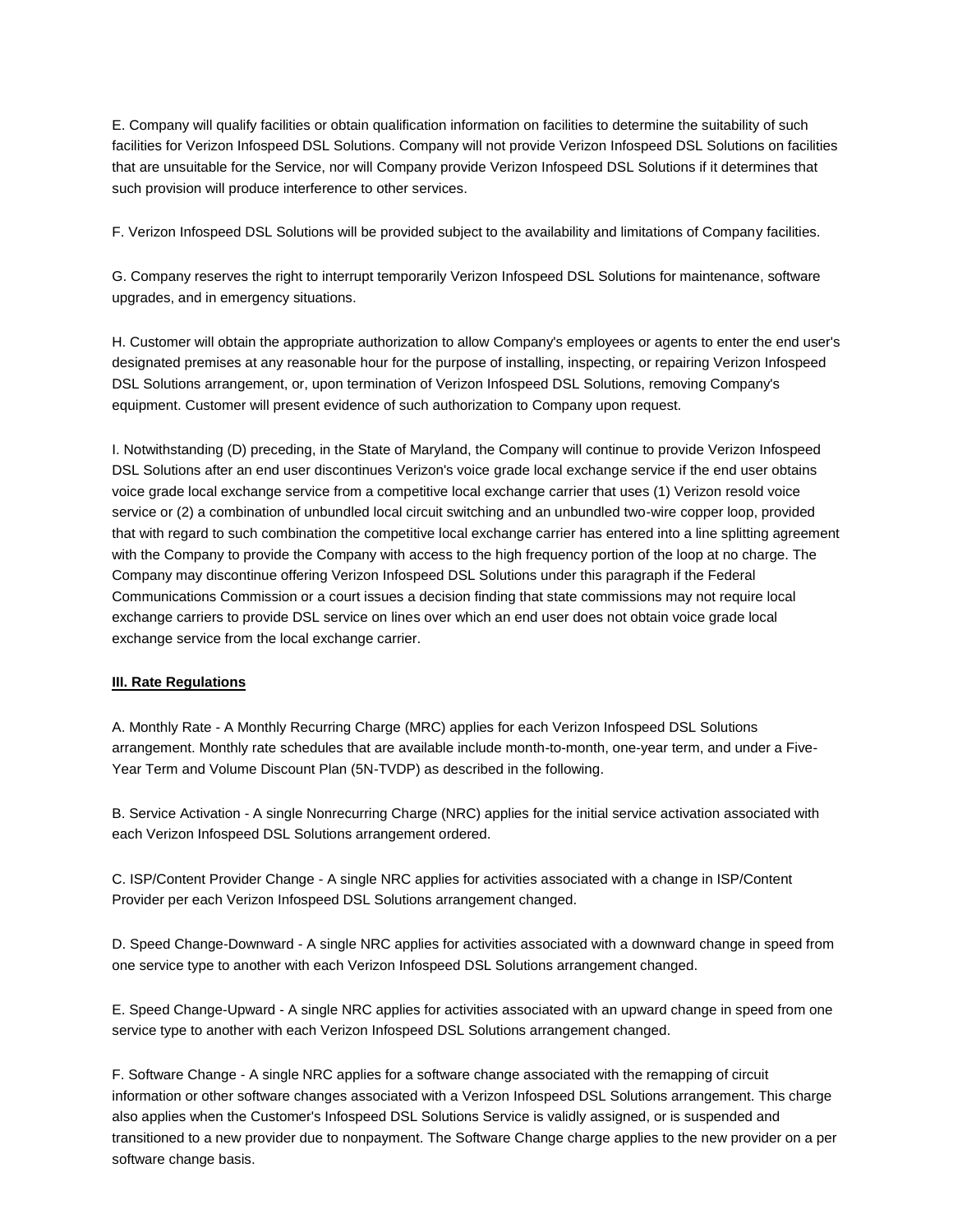G. For Customers ordering Schedule 5C of the Term and Volume Discount Plan who cancels Verizon Infospeed DSL Solutions to designated premises within 30 days of installation, Customer will not be charged the foregoing recurring monthly rate or nonrecurring charge.

H. Direct PVC Premium Service Charge - As described previously, a monthly recurring charge applies for each Direct PVC Premium Service. The charge applies to all available Verizon Infospeed DSL Solutions speeds and is in addition to the rates and charges for the associated Verizon Infospeed DSL Solutions arrangement. If a customer elects to disconnect Direct PVC Premium Service and maintain the underlying Verizon Infospeed DSL Solutions service arrangement, a new Service Activation Charge will apply.

#### **IV. Rate Plans**

#### One-Year Term Plan

#### A. Description

Verizon Infospeed DSL Solutions One-Year Term Plan provides Verizon Customers discounted rates based on commitments of a specific term. The One-Year Term Plan encompasses all of Customer's Verizon Infospeed DSL Solutions arrangements.

If Customer is not the end user of the Service, then Customer who purchases Verizon Infospeed DSL Solutions under the One-Year Term Plan assumes the following obligations:

Customer will submit orders to Company electronically in a format and manner designated by Company; Customer will provision all Customer premises equipment to its end users; Customer will deal directly with its end users and will be solely liable with respect to all matters relating to the Service, including marketing, ordering, installation, maintenance, repair, billing and collections; and Customer will not direct its end users to contact Company regarding any aspect of the Service.

Two rate schedules are available for the One-Year Term Plan:

Schedule I is available to Customers that subscribe to the One-Year Term Plan on or before August 31, 2001.

Schedule II is available to Customers that subscribe to the One-Year Term Plan on or after September 1, 2001.

At expiration of the One-Year Term Plan, Customer may choose to convert to the month-to-month rates, or continue with rates, charges, terms and conditions in effect at the end of the expiring Term Plan on a year-to-year basis. A conversion to month-to-month rates, or discontinuance, will require that Customer submit a service change order.

One-Year Term Plans are subject to payments for early termination.

B. Termination without Liability

Customer may terminate a term plan without termination liability should the monthly rates increase during the term of the existing term plan. Subsequent to a rate increase, Customer must either elect to terminate the term plan without liability or continue the term plan at the new rate.

End users subscribing to Verizon Infospeed DSL Solutions arrangement(s) under a one-year term who change to an ISP/Content Provider subscribing to Verizon Infospeed DSL Solutions under a Five-Year Term and Volume Discount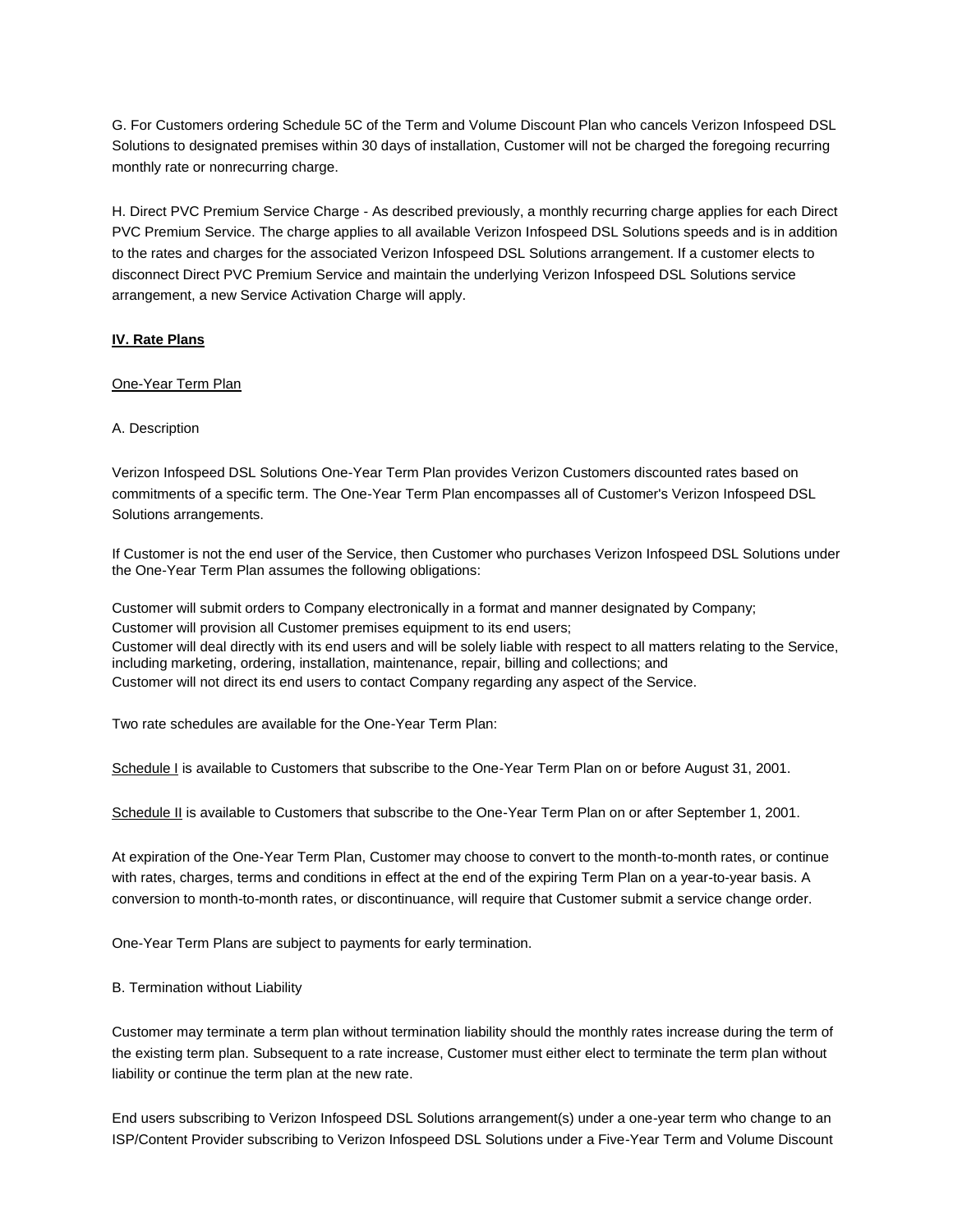Plan are automatically included in the ISP/Content Provider's Five-Year TVDP. No termination liability applies to the terminated one-year term plan of the end user.

#### C. Termination Liability

If Customer elects to discontinue its term plan prior to the end of the commitment period, termination liability charges will apply. Liability will be the difference between what would have been charged had Customer had the month- tomonth rate for each Verizon Infospeed DSL Solutions arrangement in-service at the end of each month Customer subscribed to the term plan less all payments made and owed.

#### Five-Year Term and Volume Discount Plan (TVDP)

#### A. Description

Verizon Infospeed DSL Solutions Five-Year Term and Volume Discount Plan (5N-TVDP) provides Customers discounted rates for Verizon Infospeed DSL Solutions based on commitments of a specific term with minimum volumes. Verizon Infospeed DSL Solutions is subject to the terms and conditions set forth above.

A Customer who purchases Verizon Infospeed DSL Solutions under the 5N-TVDP assumes the following obligations:

Customer will submit orders to Company electronically in a format and manner designated by Company; Customer will provision all Customer premises equipment to its end users; Customer will deal directly with its end users and will be solely liable with respect to all matters relating to the Service, including marketing, ordering, installation, maintenance, repair, billing and collections; and

Customer will not direct its end users to contact Company regarding any aspect of the Service.

Customer agrees to be billed via Company's standard billing system for Infospeed DSL.

The 5N-TVDP has three optional volume Commitment Levels, A, B and C. Each Commitment Level has minimum service arrangement volumes assigned for each year of the plan. The Commitment Level includes all of Customer's billed Verizon Infospeed DSL Solutions and Premium DSL arrangements. Commitment Levels are selected by Customer and must be designated in Customer's order for 5N-TVDP. The Commitment Levels are specified following.

Customer with an existing 1-Year Term Plan may migrate all existing Service arrangements to a 5N-TVDP without termination liability.

At the expiration of a 5N-TVDP, Customer may commit to a new 5N-TVDP, convert to month-to-month or One-Year Term Plan rates as specified above, or continue with rates, charges, terms and conditions in effect at the end of the expiring 5N-TVDP on a year-to-year basis. A commitment to a new 5N-TVDP, conversion to month-to-month or One-Year Term Plan rates, or a request to discontinue Service will require that Customer submit a service change order.

The 5N-TVDP is subject to payments for missed annual commitments ("Shortfall Liability") and for early termination ("Termination Liability").

#### B. Annual Review

The Commitment Level is reviewed at the end of each Subscription Year on the service anniversary date. A count is taken of all billed Verizon Infospeed DSL Solutions arrangements as of the last day of the Subscription Year. Customers who do not meet the minimum quantity of billed arrangements for their Commitment Level on such date will be so notified.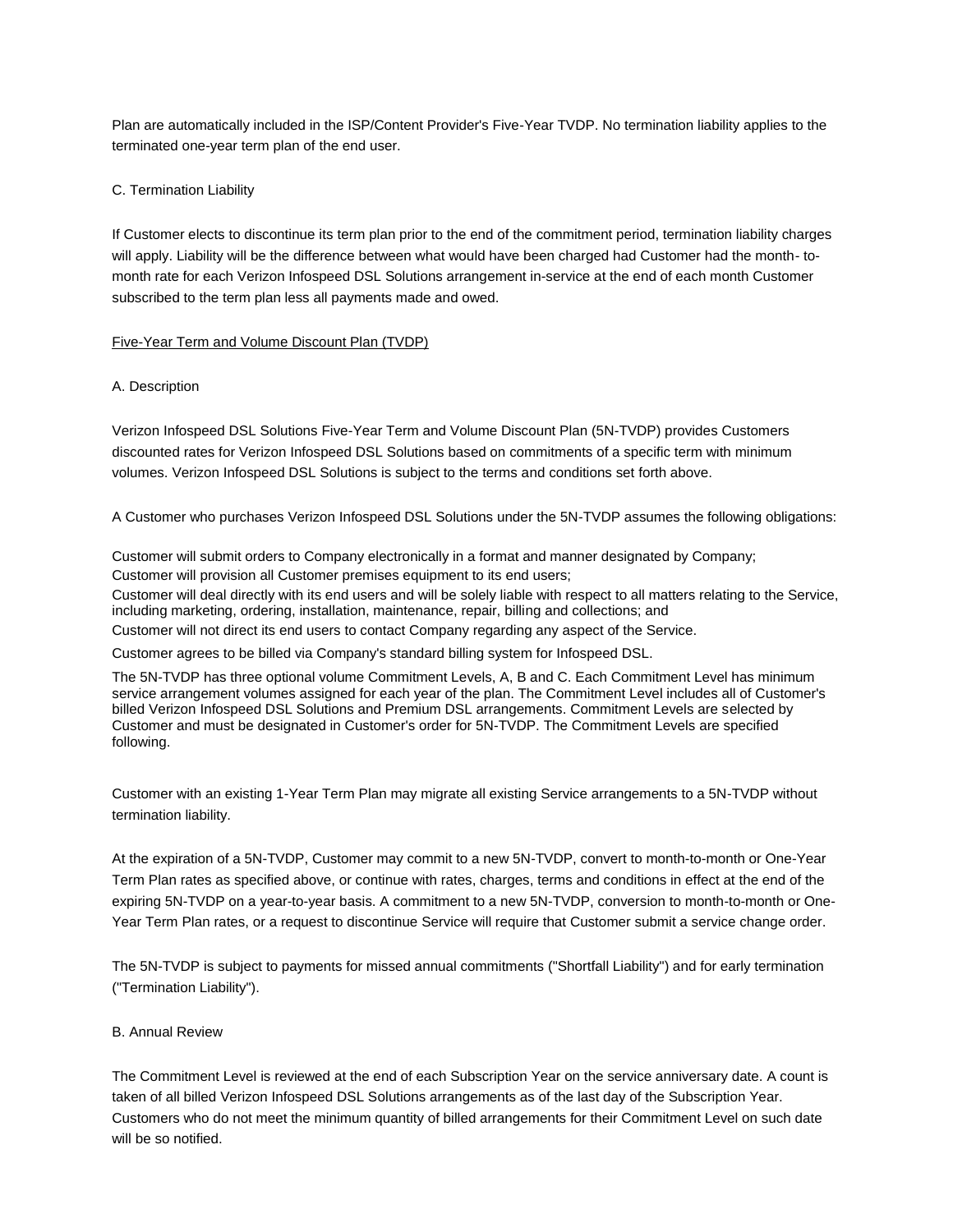Subscription Year One will begin on the service anniversary date, which is the Subscription Date indicated on the Application For Service agreement signed by the Company and the Customer. Each Subscription Year runs 12 months from its service anniversary date.

If, at the annual review, the total quantity of billed Verizon Infospeed DSL Solutions arrangements that Customer has on the last day of the Subscription Year does not meet the respective minimum Annual Commitment Level, a Shortfall Liability will be assessed. In addition, Customers with Commitment Levels B and C with less than the minimum arrangement volumes will be reassigned to a reduced Commitment Level for the next year based on their current arrangement volume (e.g., a 5N-TVDP Customer in Commitment Level C with 125,000 arrangements billed at the end of year three would be placed in Commitment Level B for year four).

At the end of any Subscription Year, Customer may elect to move to a higher Commitment Level for the next Subscription Year and for the remainder of the 5N-TVDP, if it has met the minimum arrangement volume for its existing Commitment Level. However, should Customer fail to meet the minimum arrangement volume for the higher Commitment Level by the end of the Subscription Year following such election, an additional charge will be assessed equal to 10% of the Shortfall Liability for the Subscription Year, as specified below.

## C. Shortfall Liability

Shortfall liability applies to any 5N-TVDP Customer that fails to meet the minimum arrangement volumes for its designated commitment level.

Shortfall liability is based on the difference between the monthly rate for the designated commitment level and the monthly rate for the commitment level that should have been charged based upon the actual quantity of billed Verizon Infospeed DSL Solutions arrangements at the end of the Subscription Year. The shortfall liability is equal to the difference in the monthly rate multiplied by the sum of all arrangements billed at the end of each month during such Subscription Year. For example, at the end of Subscription Year Two, a 5N-TVDP Customer with Commitment Level C and only 10,000 arrangements in-service will be assessed the difference in the monthly rate between Commitment Level B and Commitment Level C for each arrangement billed at the end of each month during the Subscription Year.

Customer may stay in its commitment level by paying an alternative shortfall liability equal to the minimum arrangement volume applicable to its Commitment Level less the actual number of Verizon Infospeed DSL arrangements billed at the end of the Subscription Year multiplied by the current monthly rate for the selected commitment level, multiplied by six.

An additional payment of 10% of the shortfall liability is assessed those Customers who fail to meet the minimum arrangement volume after moving to a higher commitment level the previous year.

Customers who fall below the minimum arrangement volume for Commitment Level A in any Subscription Year will be terminated from the 5N-TVDP and will be subject to termination liability. All of Customer's Verizon Infospeed DSL Solutions arrangements will revert to the basic month-to-month rates.

If a Customer falls below the minimum volume for Commitment Level A and is terminated from the 5N-TVDP twice, in consecutive Subscription Years, the Customer may not subscribe to any term plan for 12 months after being moved to month-to-month rates.

D. Termination Without Liability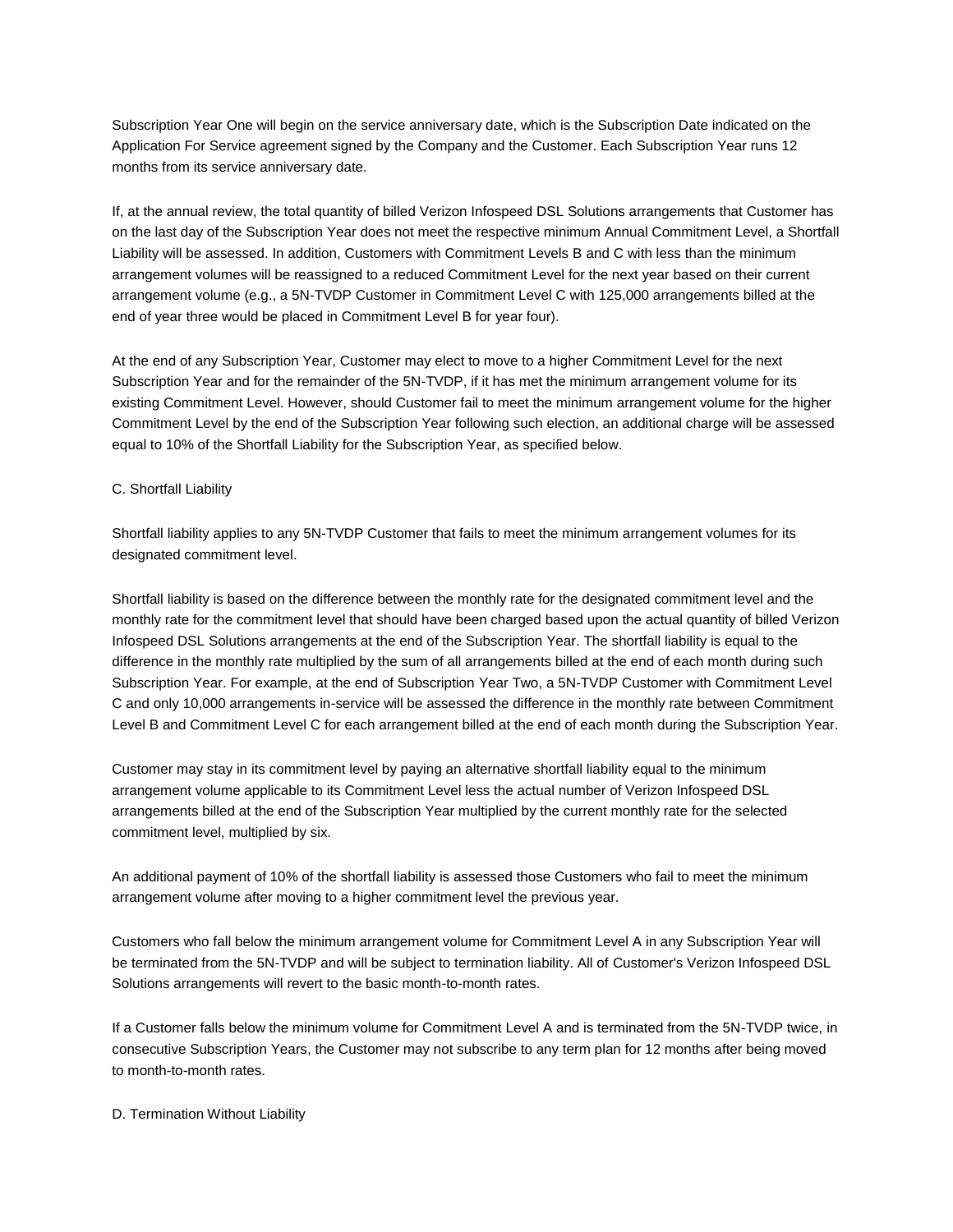Customer may terminate a 5N-TVDP without termination liability or shortfall liability should the monthly rates increase during the term of the existing 5N-TVDP, exclusive of any increase due to local, state or federal fees, taxes or surcharges. Subsequent to a rate increase, Customer must either elect to terminate the plan without liability or continue the 5N-TVDP at the new rate. Customer's continuation in the 5N-TVDP 30 days or more following a rate increase shall constitute Customer's election to continue the plan at the new rate.

#### E. Termination Liability

If Customer elects to discontinue its 5N-TVDP prior to the end of the commitment period, termination liability charges will apply. Liability will be the difference between what would have been charged had Customer had the month-tomonth rate set forth in Section V.A, below for each Verizon Infospeed DSL Solutions arrangement billed at the end of each month Customer subscribed to the 5N-TVDP less all payments made and owed, including any shortfall liability payments made and owed.

#### **V. Rates and Charges**

#### A. Month-to-Month Plan

|                             | <b>Monthly Rate</b> |
|-----------------------------|---------------------|
| Verizon Infospeed 768K/128K | \$29.95             |
| Verizon Infospeed 1.0M/384K | 29.95               |
| Verizon Infospeed 1.5M/128K | 39.95               |
| Verizon Infospeed 1.5M/384K | 39.95               |
| Verizon Infospeed 7.1M/768K | 49.95               |
| Verizon Infospeed 384K/384K | 46.00               |
| Verizon Infospeed 768K/768K | 80.00               |
| Verizon Infospeed 3.0M/768K | 39.95               |
| Verizon Infospeed 5.0M/768K | 44.95               |
| B. One-Year Term Plan       |                     |

Schedule I - Applicable to Customers that subscribe to the One-Year Term Plan on or before August 31, 2001.

|                             | <b>Monthly Rate</b> |
|-----------------------------|---------------------|
| Verizon Infospeed 768K/128K | \$27.50             |
| Verizon Infospeed 1.5M/128K | 36.50               |
| Verizon Infospeed 1.5M/384K | 41.50               |
| Verizon Infospeed 7.1M/768K | 82.50               |
| Verizon Infospeed 384K/384K | 39.00               |
| Verizon Infospeed 768K/768K | 68.00               |
|                             |                     |

Schedule II - Applicable to Customers that subscribe to the One-Year Term Plan on or after September 1, 2001.

|                             | Monthly Rate |
|-----------------------------|--------------|
| Verizon Infospeed 768K/128K | \$27.50      |
| Verizon Infospeed 1.0/384K  | 27.50        |
| Verizon Infospeed 1.5M/128K | 37.50        |
| Verizon Infospeed 1.5M/384K | 37.50        |
| Verizon Infospeed 7.1M/768K | 45.50        |
| Verizon Infospeed 384K/384K | 44.00        |
| Verizon Infospeed 768K/768K | 68.00        |
| Verizon Infospeed 3.0M/768K | 37.50        |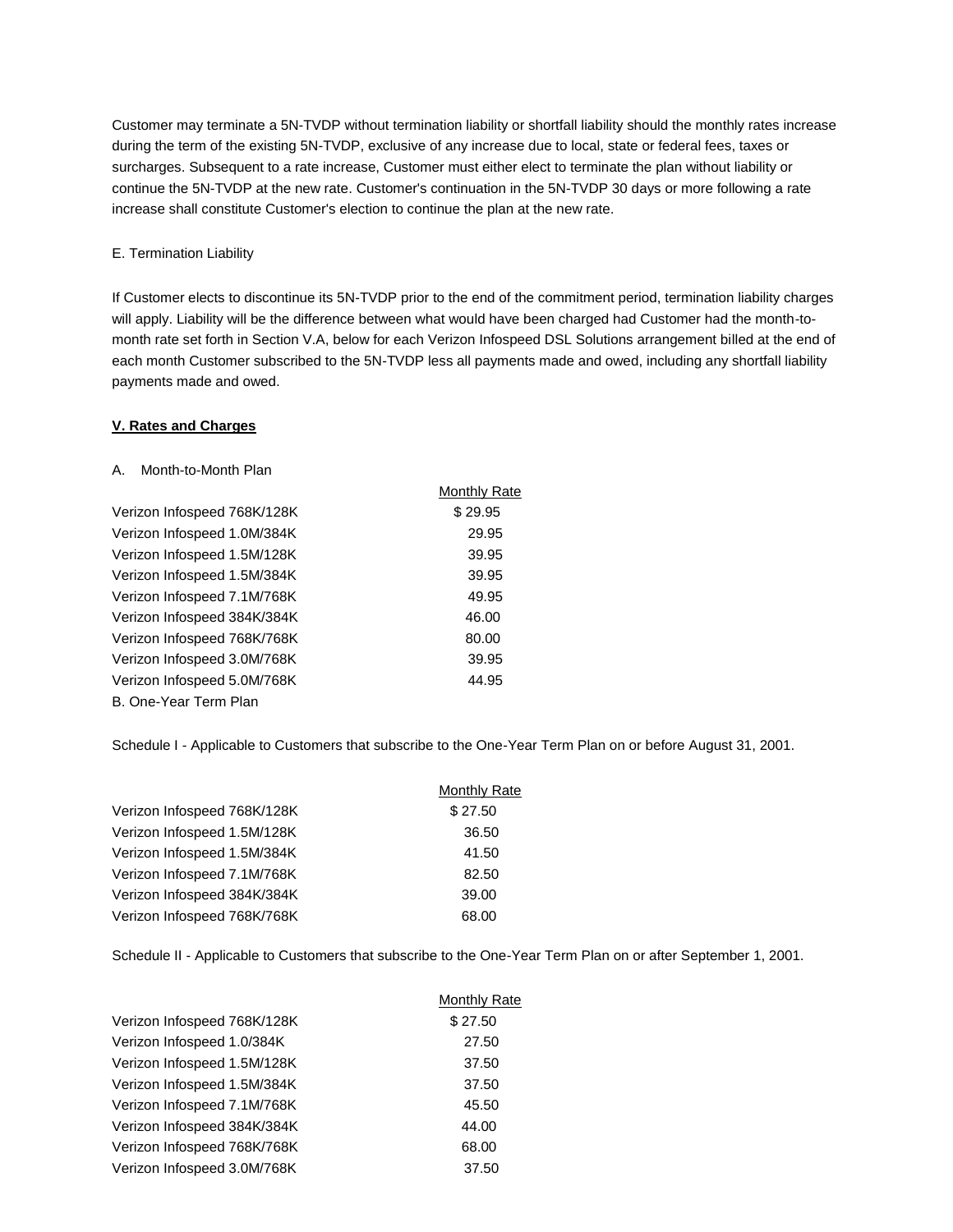# C. Five-Year Term and Volume Discount Plan

|           |            |            |            |            |            | Verizon    | Verizon   | Verizon   |
|-----------|------------|------------|------------|------------|------------|------------|-----------|-----------|
|           |            |            |            |            |            | Infospeed  | Infospeed | Infospeed |
|           |            |            |            |            |            | 768K/128K  | 1.0M/384K | 1.5M/384K |
| <u>CL</u> | <u>SY1</u> | <u>SY2</u> | SY3        | <u>SY4</u> | <u>SY5</u> | Mo. Rate   | Mo. Rate  | Mo. Rate  |
| A         | 50         | 100        | 150        | 200        | 250        | \$13.95    | \$13.95   | \$28.95   |
| В         | 400        | 800        | 1,200      | 1,600      | 2,000      | 12.95      | 12.95     | 27.95     |
| С         | 50,000     | 100.000    | 150,000    | 200,000    | 250,000    | 11.95      | 11.95     | 26.95     |
|           |            |            |            |            |            |            |           |           |
|           |            |            |            |            |            |            |           |           |
|           |            |            |            |            |            | Verizon    | Verizon   | Verizon   |
|           |            |            |            |            |            | Infospeed  | Infospeed | Infospeed |
|           |            |            |            |            |            | 1.5 M/384K | 7.1M/768K | 384/384K  |
| CL        | <u>SY1</u> | <u>SY2</u> | <u>SY3</u> | <u>SY4</u> | <u>SY5</u> | Mo. Rate   | Mo. Rate  | Mo. Rate  |
| A         | 50         | 100        | 150        | 200        | 250        | \$28.95    | \$36.95   | \$40.00   |
| B         | 400        | 800        | 1,200      | 1,600      | 2,000      | 27.95      | 35.95     | 38.00     |
| С         | 50,000     | 100,000    | 150,000    | 200,000    | 250,000    | 26.95      | 34.95     | 34.00     |

|    |                 |                 |         |         |         | Verizon   | Verizon   | Verizon   |
|----|-----------------|-----------------|---------|---------|---------|-----------|-----------|-----------|
|    |                 |                 |         |         |         | Infospeed | Infospeed | Infospeed |
|    |                 |                 |         |         |         | 768K/768K | 3M/768K   | 5M/768K   |
| CL | SY <sub>1</sub> | SY <sub>2</sub> | SY3     | SY4     | SY5     | Mo. Rate  | Mo. Rate  | Mo. Rate  |
| A  | 50              | 100             | 150     | 200     | 250     | \$56.00   | \$28.95   | \$32.95   |
| B  | 400             | 800             | 1.200   | 1.600   | 2.000   | 54.00     | 27.95     | 31.95     |
| C  | 50,000          | 100.000         | 150,000 | 200,000 | 250,000 | 50.00     | 26.95     | 30.95     |

Note: CL = Annual Commitment Level (billed lines in service)

SY = Subscription Year

Mo. Rate = Monthly Rate

| D. Non-Recurring Charges       | <b>NRC Rate</b> |
|--------------------------------|-----------------|
| 1. Service Activation          | \$60.00         |
| 2. ISP/Content Provider Change | 60.00           |
| 3. Speed Change-Downard        | 0.00            |
| 4. Speed Change-Upward         | 0.00            |
| 5. Software Change             | 6.00            |

# E. Optional Features

# **Monthly Rate**

# Direct PVC Premium Service

Per Arrangement \$15.00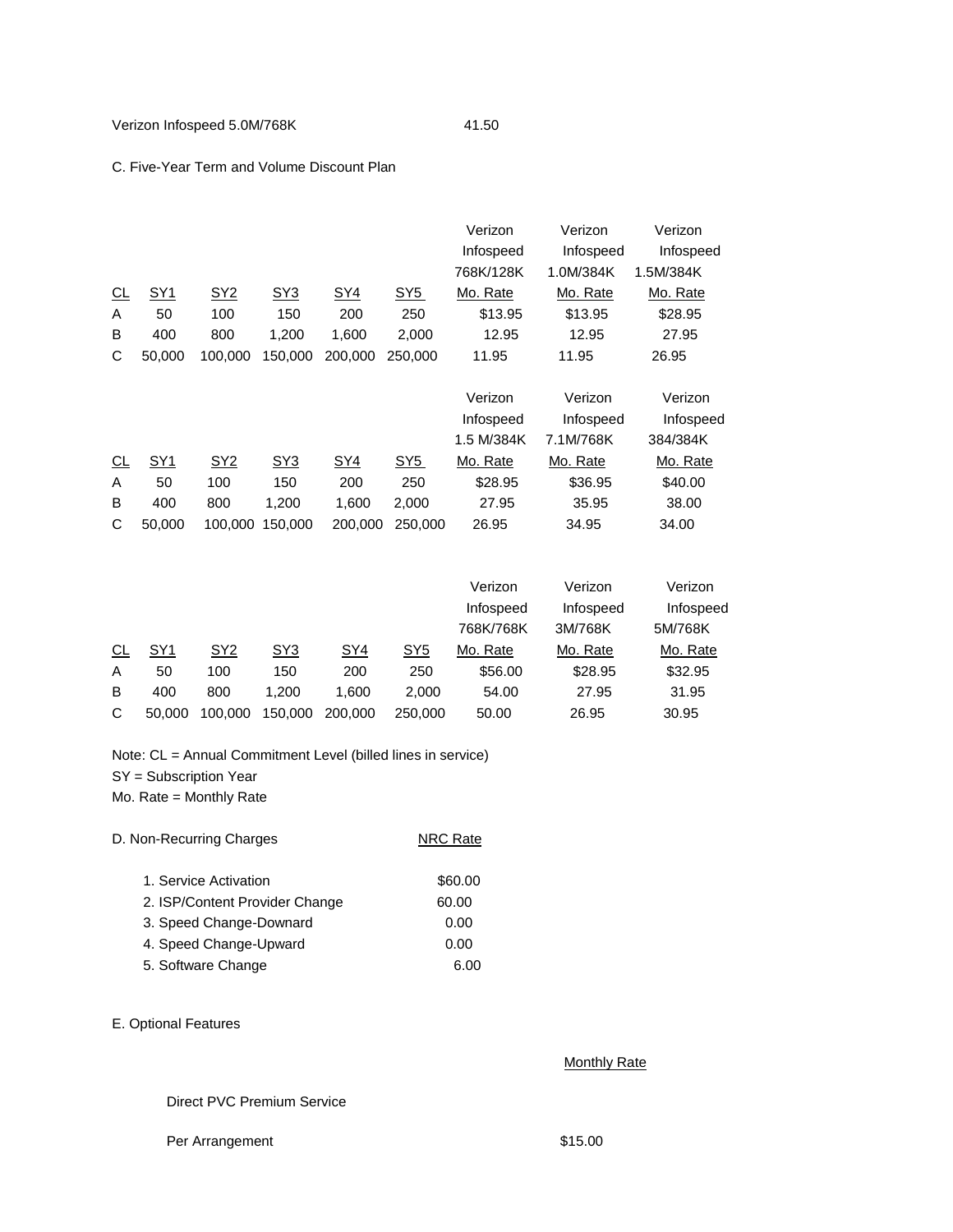# **ATTACHMENT 2**

# **VERIZON DSL OVER RESOLD LINES/strong>**

The following terms and conditions apply to purchases of Verizon DSL Over Resold Lines Service under Verizon's Generally Available Terms and Conditions (the "Agreement"). Capitalized terms shall have the meaning set forth in the Agreement unless otherwise defined in this Attachment 2.

This Service is offered over resold voice lines that terminate on end user premises in the following states:

| California     | Delaware     | District of Columbia |
|----------------|--------------|----------------------|
| Florida        | Idaho        | <b>Illinois</b>      |
| Indiana        | Maryland     | Massachusetts        |
| Michigan       | Nevada       | New York/Connecticut |
| North Carolina | Ohio         | Oregon               |
| Pennsylvania   | Rhode Island | South Carolina       |
| Texas          | Virginia     | Washington           |
| West Virginia  | Wisconsin    |                      |

Verizon DSL Over Resold Lines (DRL) is available only to carriers that have an existing resold voice line and seek to engage in the resale of voice and data on a combined basis pursuant to 47 U.S.C. §251(c)(4). Consequently, for purposes of this Service, the term "customer" is defined as a telecommunications carrier that resells voice services pursuant to 47 U.S.C. § 251(c)(4).

Effective August 15, 2006, DRL service is no longer available to new Customers. However, Customers with existing accounts in a particular state or area can continue to purchase DRL service for those states or areas in which they have an existing DRL account.

# **I. Service Description**

A. Verizon DSL Over Resold Lines (DRL) is a data access service. It uses DSL technology to transport data over available compatible facilities that are concurrently used to provide resold voice services to the same end user premises. Data traffic generated by a customer-provided modem is transported to the Verizon DRL Connection Point. From there, the traffic is transported to the end user's Information Service Provider (ISP) or content provider via other Company services.

B. The following types of Verizon DRL are available based on the upstream and downstream speed combinations chosen by the customer.

1. Verizon DRL 768K/128K provides maximum speeds of 768 Kilobits per second (Kbps) downstream and 128 Kbps upstream.

2. Verizon DRL 1.5M/128K provides maximum speeds of 1.5 Megabits per second (Mbps) downstream and 128 Kbps upstream.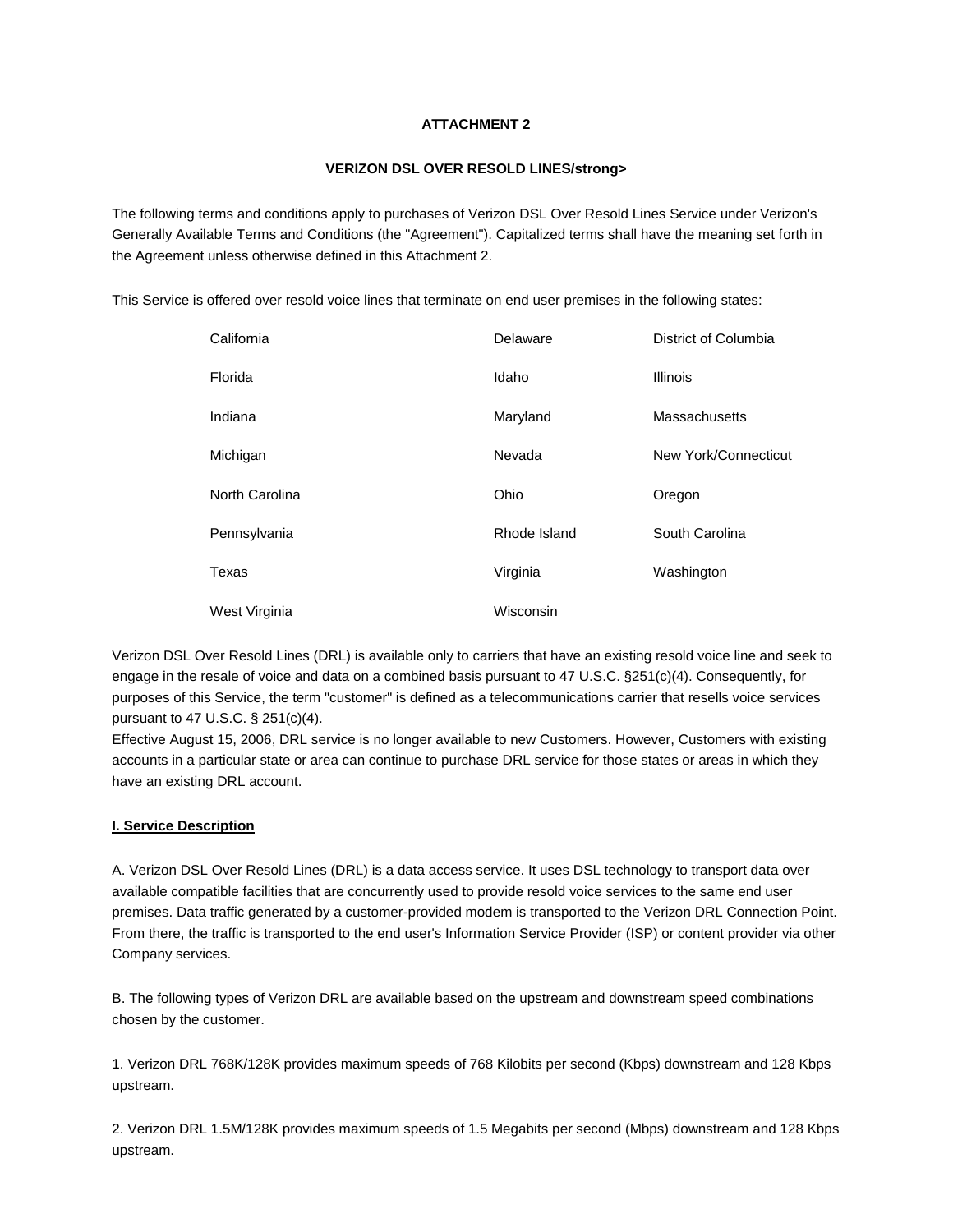3. Verizon DRL 1.5M/384K provides maximum speeds of 1.5 Mbps downstream and 384 Kbps upstream.

4. Verizon DRL 7.1M/768K provides maximum speeds of 7.1 Mbps downstream and 768 Kbps upstream.

5. Verizon DRL 384K/384K provides maximum speeds of 384 Kbps downstream and 384 Kbps upstream.

6. Verizon DRL 768K/768K provides maximum speeds of 768 Kbps downstream and 768 Kbps upstream.

7. Verizon DRL 3M/768K provides maximum speeds of 3 Mbps downstream and 768 Kbps upstream.

The data speeds listed above are maximum speeds. Actual speeds may be lower due to the impact of loop distance, modem technology and other factors. Therefore, performance levels cannot be guaranteed. This includes data speeds, throughput, and packet loss.

C. Optional Features

1. Direct PVC Premium Service

Direct PVC Premium Service allows the customer to provide its end-user with a static Internet Protocol (IP) address on a Verizon Infospeed DSL Solutions arrangement by using a Direct Permanent Virtual Circuit (PVC) architecture.

Direct PVC Premium Service will be provided subject to the availability and limitations of Company facilities.

a. In the following states, the existing network architecture supports the capability to assign static IP addresses. Direct PVC Premium Service is available as a non-chargeable option in these states.

- California, Florida, Idaho, Illinois, Indiana, Michigan, Nevada, North Carolina, Ohio, Oregon, South Carolina, Texas, Washington, Wisconsin, and the portion of Pennsylvania and Virginia formerly served by GTE.

b. In the following states, the existing network architecture supports the capability to assign dynamic IP addresses by aggregating the traffic of multiple end-users. Direct PVC Premium Service is available as a chargeable option (see Section V.E) where facilities allow.

- Delaware, District of Columbia, Maryland, Massachusetts, New York/ Connecticut, Rhode Island, West Virginia, and the portion of Pennsylvania and Virginia formerly served by Bell Atlantic.

#### **II. Terms and Conditions**

A. Verizon DRL is available only where suitable facilities are available to end user premises.

B. Company will provision and maintain Verizon DRL from the Verizon DRL Connection Point to the network interface device at the designated end user premises. Company will advise Customer of any additional equipment necessary to support Verizon DRL. Customer is responsible for obtaining the necessary additional equipment, including any required splitter or filters and a compatible DSL modem.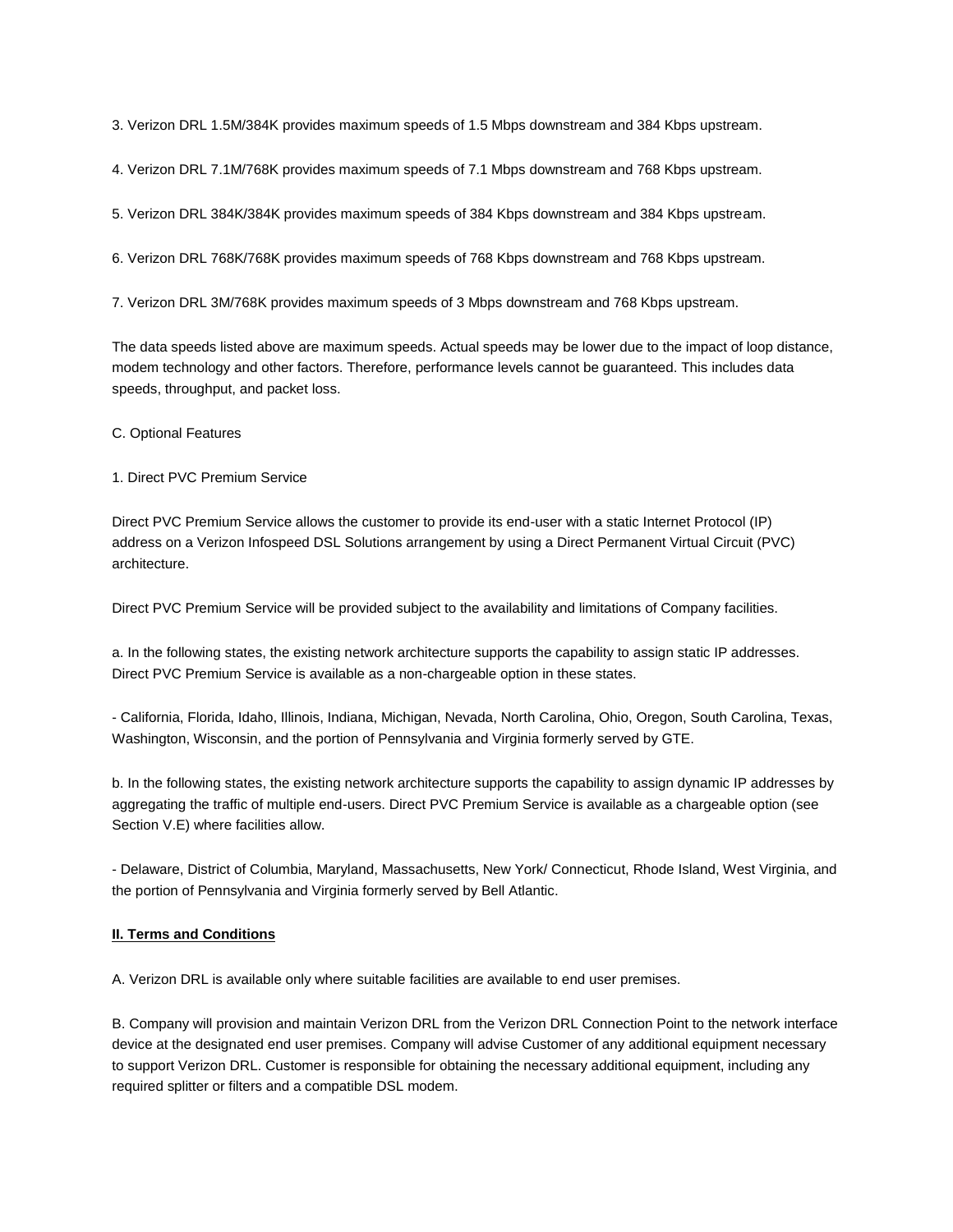C. Customer will provide the Company with the necessary information (e.g., name and address/location, telephone number of the resold voice circuit, serving area, etc., related to end user and ISP/Content Provider) to provision Verizon DRL.

D. Verizon DRL will be provisioned over compatible facilities where such facilities are available that are suitable for the Service and over which Customer is also providing resold voice service pursuant to 47 U.S.C. §251(c)(4); Customer must provide resold voice service to the same end user premises over such facility at the time of ordering Verizon DRL.

Verizon DRL will continue to be provided in the event the end user moves its local exchange service to a carrier who does not use the Company's loop facilities.

E. Company will obtain qualification information on facilities to determine the suitability of such facilities for Verizon DRL. Company will not provide Verizon DRL on facilities that are unsuitable for the Service, nor will Company provide Verizon DRL if it determines that such provision will produce interference to other services.

F. Verizon DRL will be provided subject to the availability and limitations of Company facilities and related equipment.

G. Company reserves the right to interrupt temporarily Verizon DRL for maintenance, software upgrades, and in emergency situations.

H. Customer will obtain from the end user authorization to provide Verizon DRL over that end user's voice line, and to allow Company employees or its authorized agents to enter end user's designated premises at any reasonable hour for the purpose of installing, inspecting, or repairing Verizon DRL arrangement. Customer will also obtain permission from the end user, upon termination of Verizon DRL, to allow Company employees or its authorized agents to enter the premises at a reasonable hour to remove any Company equipment. Customer will present evidence of such authorizations to the Company upon request. Company may terminate Verizon DRL in the event such authorizations are not obtained and maintained.

## **III. Rate Regulations**

A. Monthly Rate - A monthly recurring charge applies for each Verizon DRL arrangement. Monthly rate schedules that are available include month-to-month and one-year term plan.

B. Service Activation - A nonrecurring charge applies for the initial service activation associated with each Verizon DRL arrangement ordered.

C. ISP/Content Provider Charge - A nonrecurring charge also applies for activities associated with a change in ISP/Content Provider for each Verizon DRL arrangement changed.

D. Speed Change Downward - A nonrecurring charge applies for activities associated with a downward change in speed from one service type to another with each Verizon DRL arrangement changed.

E. Speed Change-Upward - There is not a charge applied for activities associated with an upward change in speed from one service type to another service type.

F. Software Change - A nonrecurring charge applies for a software change associated with the remapping of circuit information or other software changes associated with a Verizon DRL arrangement. This charge is applied on a per software change basis.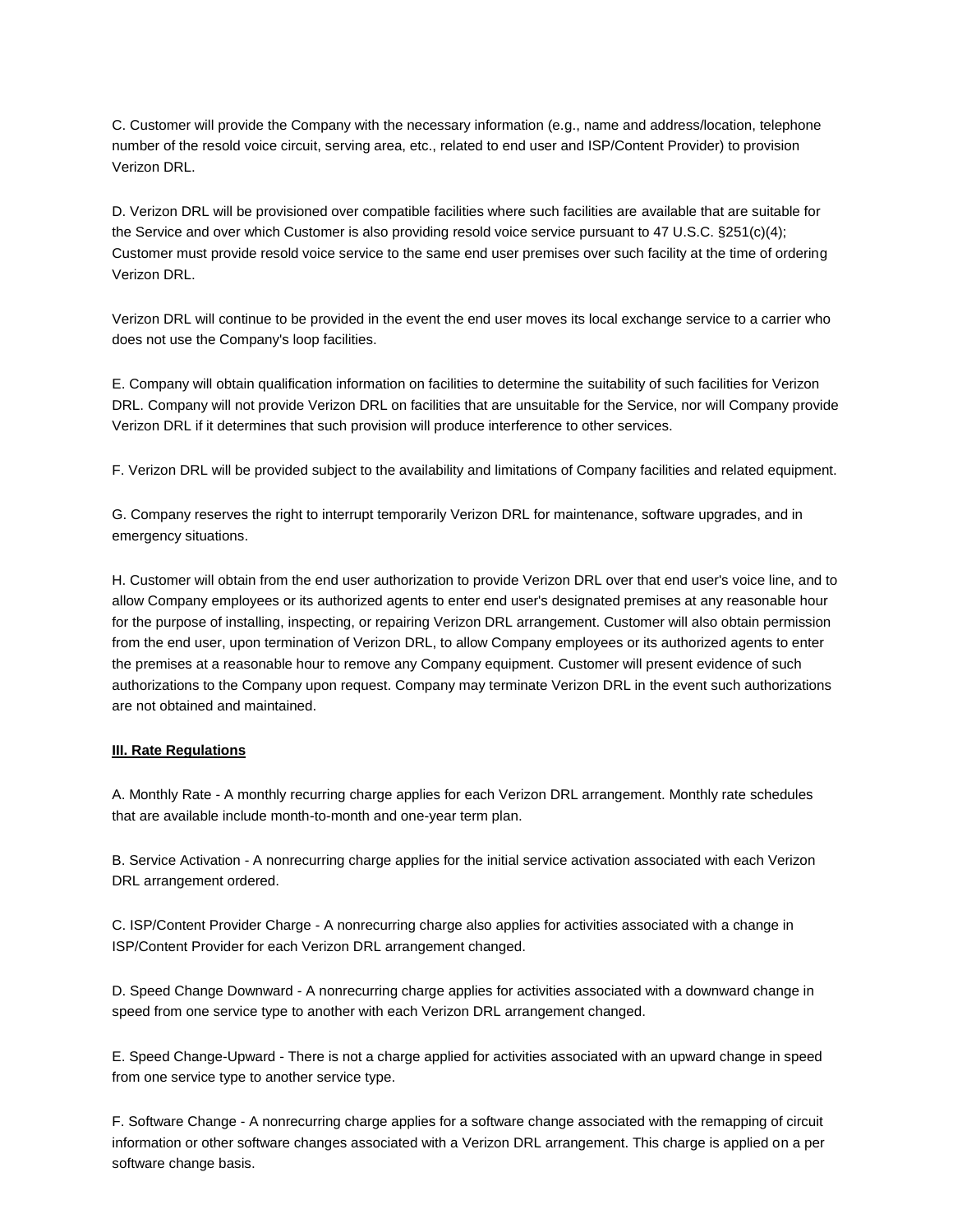## G. Direct PVC Premium Service Charge

As described in Section V.E, below, a monthly recurring charge applies for each Direct PVC Premium Service. The charge applies to all available Verizon DSL Over Resold Lines speeds and is in addition to the rates and charges for the associated Verizon DSL Over Resold Lines arrangement.

If a customer elects to disconnect Direct PVC Premium Service and maintain the underlying Verizon DSL Over Resold Lines service arrangement, a new Service Activation Charge, as specified in Section V.C, below,, will apply.

# **IV. Rate Plans**

## One-Year Term Plan

## A. Description

Verizon DRL One-Year Term Plan provides Verizon Customers discounted rates based on commitments of a specific term. The One-Year Term Plan encompasses all of Customer's Verizon DRL arrangements.

Customer who purchases Verizon DRL under the One-Year Term Plan assumes the following obligations:

Customer will submit orders to Company electronically in a format and manner designated by Company;

Customer will provision all Customer premises equipment to its end users;

Customer will deal directly with its end users and will be solely liable with respect to all matters relating to the Service, including marketing, ordering, installation, maintenance, repair, billing and collections; and

Customer will not direct its end users to contact Company regarding any aspect of the Service.

At expiration of the One-Year Term Plan, Customer may choose to convert to the month-to-month rates, or continue with rates, charges, terms and conditions in effect at the end of the expiring Term Plan on a year-to-year basis. A conversion to month-to-month rates, or discontinuance, will require that Customer submit a service change order.

One-Year Term Plans are subject to payments for early termination.

B. Termination without Liability

Customer may terminate a term plan without termination liability should the monthly rates increase during the term of the existing term plan. Subsequent to a rate increase, Customer must either elect to terminate the term plan without liability or continue the term plan at the new rate.

End users subscribing to Verizon Infospeed DSL Solutions arrangement(s) under a one-year term who change to an ISP/Content Provider subscribing to Verizon Infospeed DSL Solutions under a Five-Year Term and Volume Discount Plan are automatically included in the ISP/Content Provider's Five-Year TVDP. No termination liability applies to the terminated one-year term plan of the end user.

## C. Termination Liability

If Customer elects to discontinue its term plan prior to the end of the commitment period, termination liability charges will apply. Liability will be the difference between what would have been charged had Customer had the month- tomonth rate for each Verizon DRL arrangement in-service at the end of each month Customer subscribed to the term plan less all payments made and owed.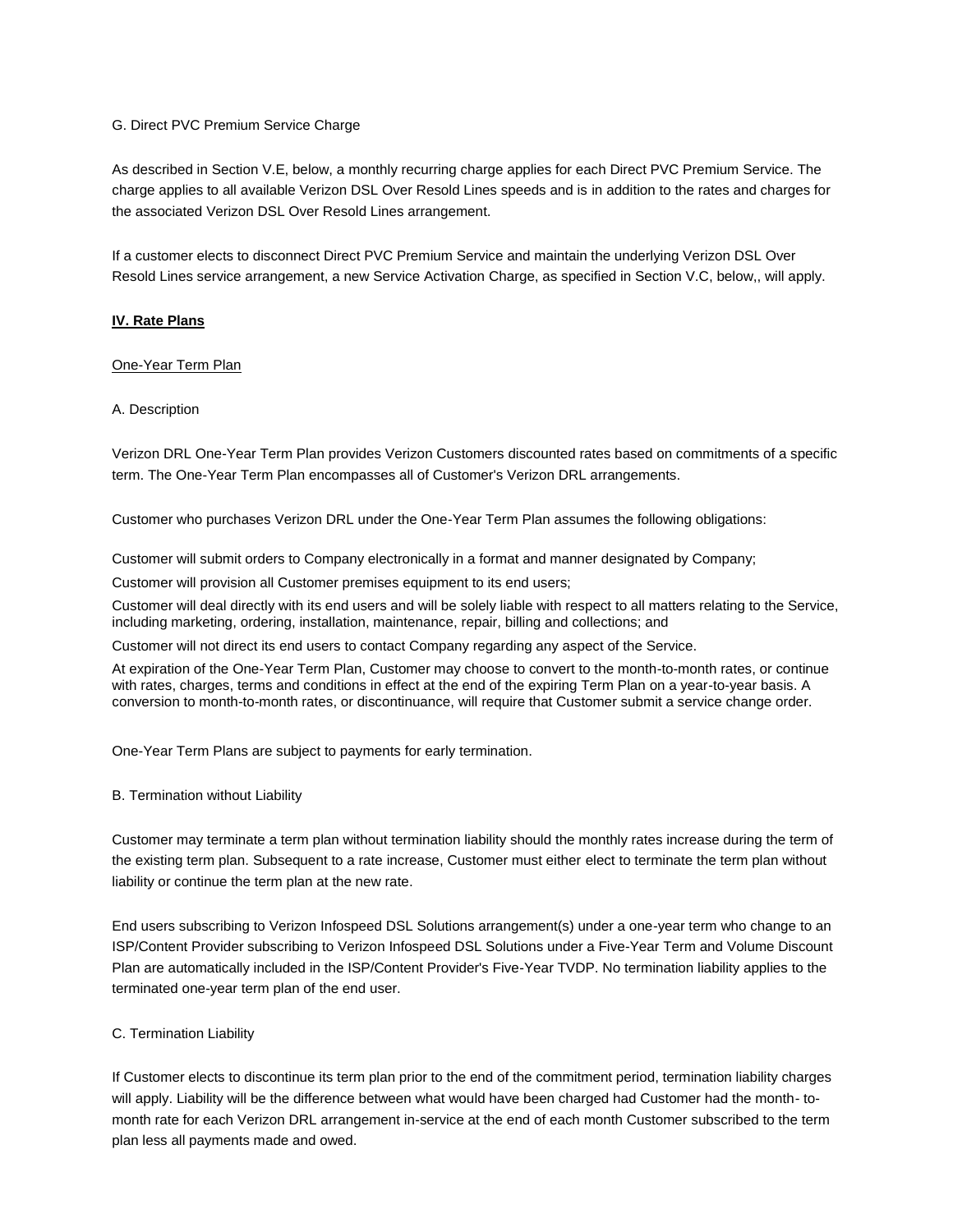# **V. Rates and Charges**

Effective November 15, 2006, Wholesale Discount Rates will no longer be applied to DRL service.

#### A. Month-to-Month\*

|                                | <b>Monthly Rate</b> |
|--------------------------------|---------------------|
|                                |                     |
| Verizon DRL 768K/128K          | \$29.95             |
| Verizon DRL 1.5M/128K          | 39.95               |
| Verizon DRL 1.5M/384K          | 39.95               |
| Verizon DRL 7.1M/768K          | 89.95               |
| Verizon DRL 384K/384K          | 46.00               |
| Verizon DRL 768K/768K          | 80.00               |
| Verizon DRL 3M/768K            | 39.95               |
|                                |                     |
| B. One-Year Term Plan*         | <b>Monthly Rate</b> |
| Verizon DRL 768K/128K          | \$27.50             |
| Verizon DRL 1.5M/128K          | 37.50               |
| Verizon DRL 1.5M/384K          | 37.50               |
| Verizon DRL 7.1M/768K          | 82.50               |
| Verizon DRL 384K/384K          | 44.00               |
| Verizon DRL 768K/768K          | 68.00               |
| Verizon DRL 3M/768K            | 37.50               |
| C. Non-Recurring Charges*      | <b>NRC Rate</b>     |
| 1. Service Activation          | \$60.00             |
| 2. ISP/Content Provider Change | 60.00               |
| 3. Speed Change-Downard        | 0.00                |
| 4. Speed Change-Upward         | 0.00                |
| 5. Software Change             | 6.00                |

\* Rates are subject to any appropriate wholesale discount established in the relevant state pursuant to 47 U.S.C. §251(c)(4) only if the corresponding monthly rate in the Month-to-Month Plan or One-Year Term Plan offering is subject to a Section 251(c)(4) discount. The applicable wholesale discount rates are as shown below.

# D. Wholesale Discount Rates

| California           | 12.00% |
|----------------------|--------|
| Delaware             | 20.00% |
| District of Columbia | 14.79% |
| Florida              | 13.04% |
| Idaho                | 13.50% |
| <b>Illinois</b>      | 17.50% |
| Indiana              | 22.30% |
| Maryland             | 19.87% |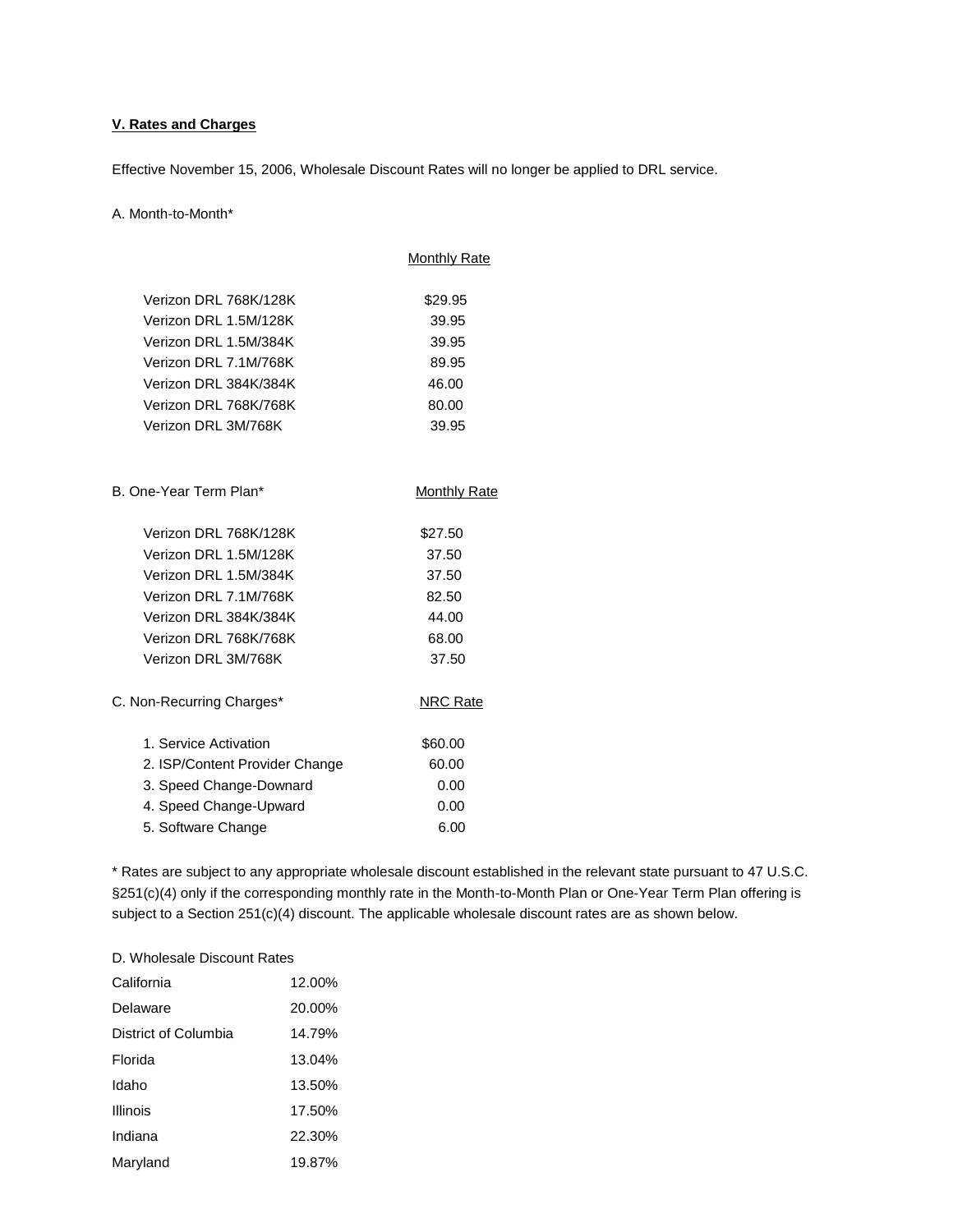| Massachusetts                        | 29.47% |
|--------------------------------------|--------|
| Michigan                             | 16.76% |
| Nevada                               | 16.00% |
| <b>New York/Connecticut</b>          | 21.70% |
| North Carolina                       | 19.97% |
| Ohio                                 | 16.41% |
| Oregon                               | 17.00% |
| Pennsylvania                         |        |
| Verizon North Inc.                   | 22.80% |
| Verizon Pennsylvania Inc.            | 25.69% |
| Rhode Island                         | 16.38% |
| South Carolina                       | 18.66% |
| Texas                                | 22.99% |
| Virginia                             |        |
| Verizon Virginia Inc.                | 21.30% |
| Virginia - Verizon South Inc. 23.40% |        |
| Washington                           | 10.10% |
| West Virginia                        | 17.84% |
| Wisconsin                            | 18.45% |
|                                      |        |

E. Optional Features\*

Monthly Rate#

| Direct PVC Premium Service | \$15.00 |
|----------------------------|---------|
| Per Arrangement            |         |

# Wholesale rates are also available to eligible telecommunications carriers pursuant to §251(c)(4) of the Telecommunications Act of 1996.

# **ATTACHMENT 3**

# **Verizon Infospeed Premium DSL**

The following terms and conditions apply to purchases of Verizon Infospeed Premium DSL Service under Verizon's Generally Available Terms and Conditions (the "Agreement"). Capitalized terms shall have the meaning set forth in the Agreement unless otherwise defined in this Attachment 3.

Effective December 1, 2008, Verizon Infospeed Premium DSL Service is no longer available to Customers. However, Verizon will continue to support such existing Customer Premium DSL accounts after November 30, 2008 under the following terms and conditions.

## **I. Service Description**

Premium DSL is a high-speed symmetrical (upstream and downstream data rates are equal) data-only access service. Premium DSL also features static IP Addressing, Variable Bit Rate Non-Real Time Quality of Service and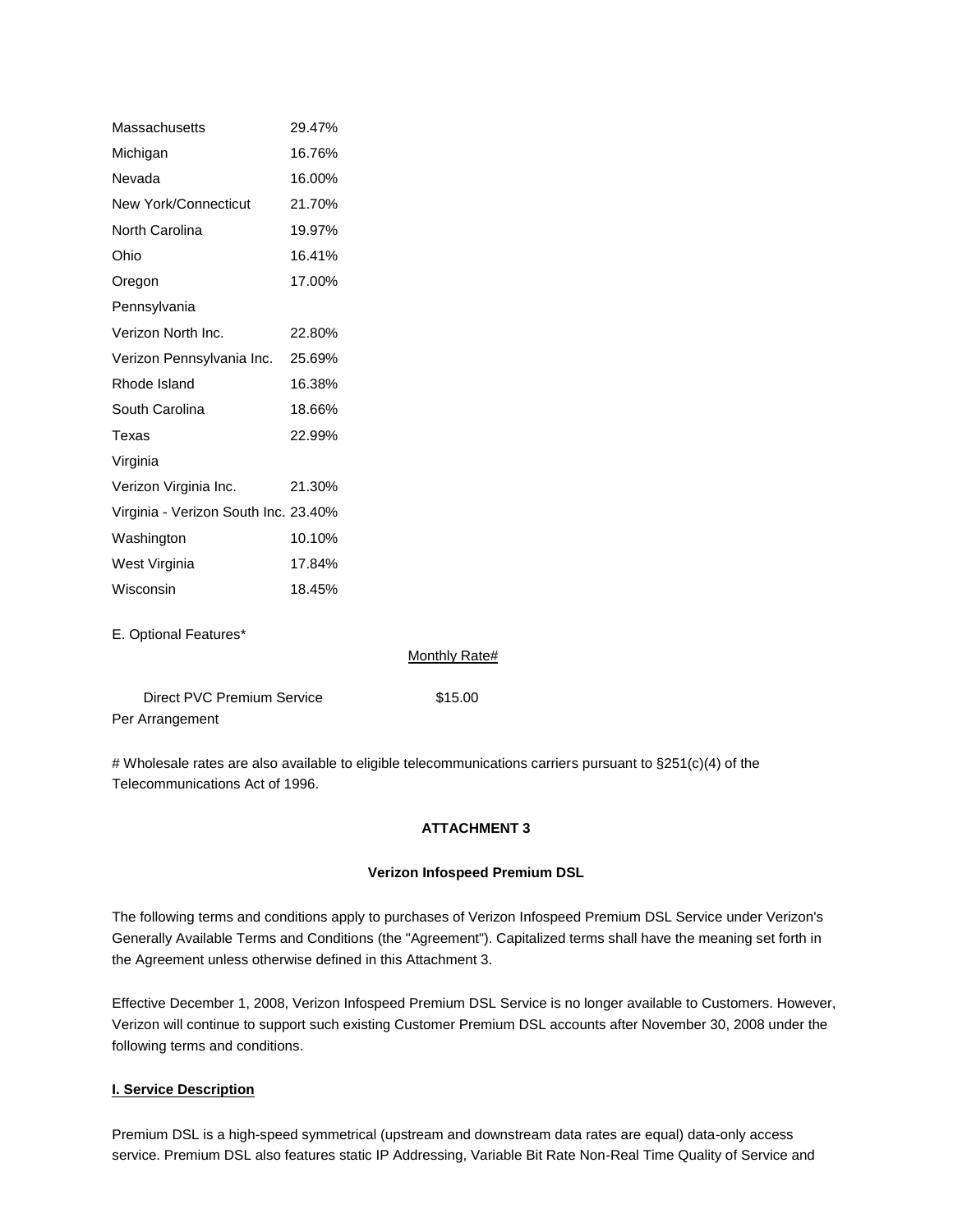support for multiple users. The service uses DSL technology to transport data over compatible facilities to an end user premises. Data traffic generated by a customer-provided modem is transported to the Verizon Premium DSL Connection Point. From there, the traffic is transported to the end user's Information Service Provider (ISP) or content provider via other Telephone Company services.

A. Static IP Addressing - The Internet Protocol (IP) address assigned to a computer never changes. The static IP address becomes the permanent address of the computer on the internet, making it possible for other Internet users to locate and connect to the computer.

B. Variable Bit Rate Non-Real Time Quality of Service - Provides customers with traffic prioritization throughout the ATM network. For example, during times of congestion on the network, the data of Premium DSL customers will have a significantly higher bandwidth prioritization (i.e., low cell loss) over the data of other non-Premium DSL customers.

Five service level tiers of Premium DSL are available:

(1) 192/192 Kbps (2) 384/384 Kbps (3) 768/768 Kbps (4) 1.1/1.1 Mbps (5) 1.5/1.5 Mbps

The data speeds listed above are maximum speeds. Actual speeds may be lower due to the impact of loop distance, modem technology and other factors.

## **II. Terms and Conditions**

A. The minimum service period for Premium DSL is one year. In the event Premium DSL is disconnected in less than one year, a minimum service period charge, as described below, will be assessed.

B. Premium DSL is provided subject to the availability and limitations of Telephone Company facilities and related equipment.

C. The Company will provision and maintain Premium DSL from the Verizon Premium DSL Connection Point to the network interface device (NID) at the designated end user premises. The Company will advise the customer of any additional equipment necessary to support Premium DSL. The customer is responsible for obtaining the necessary additional equipment, such as a compatible DSL modem.

D. Access from Verizon Premium DSL Connection Point may be provided via Telephone Company data network interface services such as Frame Relay Service, Asynchronous Transfer Mode (ATM) Service and dedicated Special Access services. The regulations, rates and charges for the specific type of service apply as specified in other Telephone Company tariff(s) from which the service is ordered and are in addition to rates and charges for Premium DSL.

E. The customer will provide the Company with the necessary information (e.g., name and address/location, telephone number, serving area, etc., related to end user and ISP/Content Provider) to provision Premium DSL.

F. The Company will obtain qualification information on facilities to determine suitability of such facilities for Premium DSL. The Company will not provide Premium DSL on facilities that are unsuitable for the Service, nor will the Company provide Premium DSL if it determines that such provision will produce interference to other services.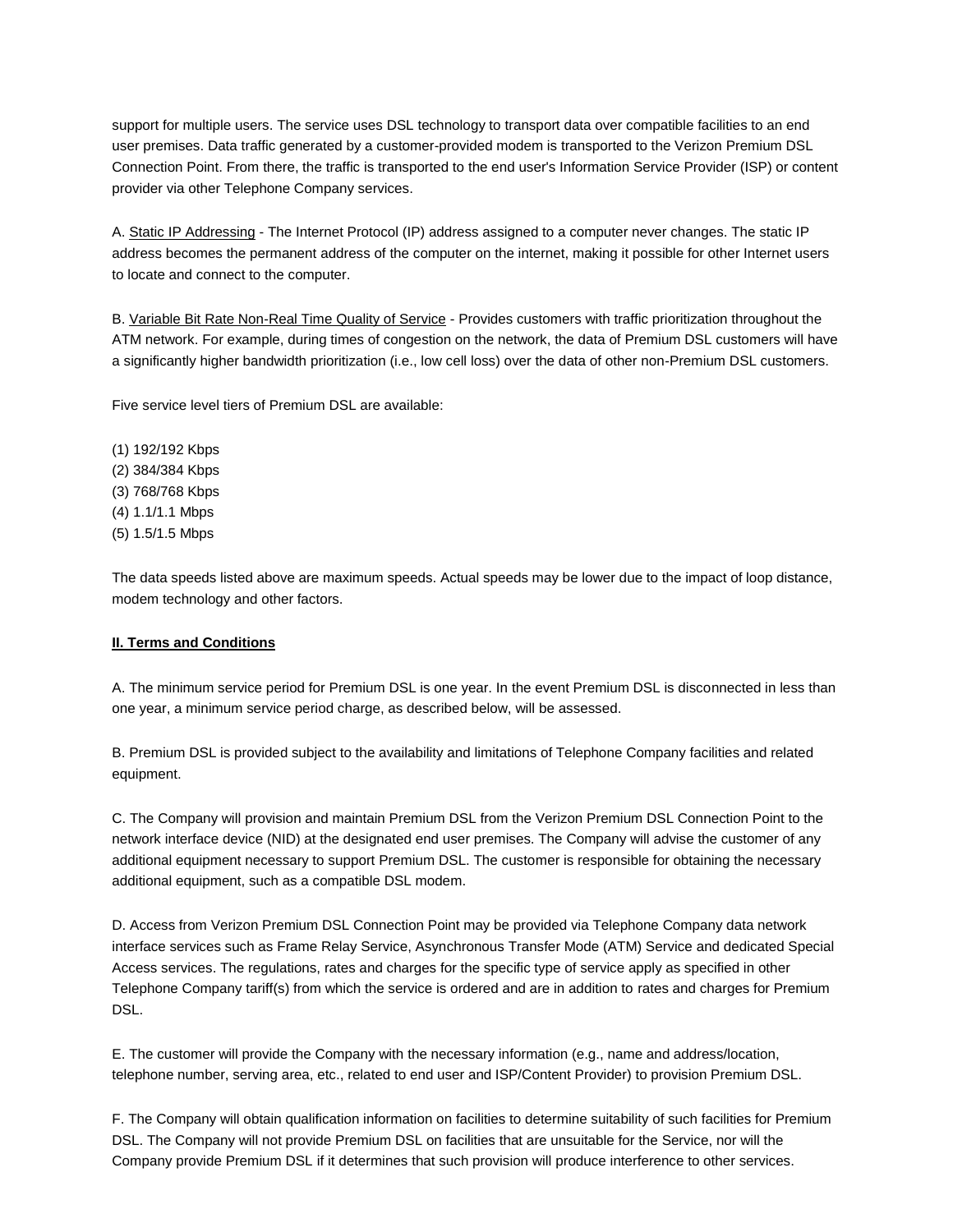G. The Company reserves the right to temporarily interrupt Premium DSL for maintenance, software upgrade and in emergency situations. The customer will obtain authorization from the end user to allow the Company employees or its authorized agents to enter end user's designated premises at any reasonable hour for the purpose of installing, inspecting or repairing the Premium DSL arrangement. The customer will also obtain permission from the end user, upon termination of Premium DSL, to allow Company employees or its authorized agents to enter the premises at a reasonable hour to remove any Company equipment. The customer will present evidence of such authorizations to the Company upon request. The Company may terminate an end user's Premium DSL in the event such authorizations are not obtained and maintained.

H. Scheduled maintenance activities that adversely affect Service will be conducted during pre-determined maintenance windows at time intervals that have the least likelihood of interruption to Service during peak usage periods.

## **III. Rate Regulations**

A. Monthly Rate - A monthly recurring charge applies for each Premium DSL arrangement.

B. DSL Installation Charge - A nonrecurring DSL Installation Charge applies for the installation/acquisition of loop facilities from the Premium DSL Connection Point to the end user's premises.

C. Service Activation - A nonrecurring charge applies for the initial service activation associated with each Premium DSL arrangement.

D. ISP/Content Provider Charge - A nonrecurring charge applies for activities associated with a change in ISP/Content Provider for each Premium DSL arrangement changed.

E. Speed Change/Downward - A nonrecurring charge applies for activities associated with a downward change in speed from one service type to another with each Premium DSL arrangement changed.

F. Speed Change/Upward - No nonrecurring charge applies for activities associated with an upward change in speed from one service type to another with each Premium DSL arrangement changed.

G. Software Change - A nonrecurring charge applies for a software change associated with the remapping of circuit information or other software changes associated with a Premium DSL arrangement. This charge is applied on a per software change basis. This charge also applies when the customer's Premium DSL service is validly assigned, or when the customer's Premium DSL service is suspended and transitioned to a new provider due to nonpayment. In this case, the software change charge applies to the new provider on a per software change basis.

#### **IV. Minimum Service Period Charge**

A. The customer may disconnect Premium DSL without a minimum service period charge should the monthly rate increase during the term of the existing one year commitment, exclusive of any increase due to local, state or federal fees, taxes or surcharges. The Telephone Company will notify the customer in advance of any upcoming rate increase in order to allow sufficient time for the customer to determine if it wishes to disconnect Premium DSL.

B. Upon notification by the Telephone Company of an upcoming rate increase, the customer must either elect to disconnect the service without liability or continue the service at the new rate. The customer's continuation of Premium DSL 30 days or more following a rate increase shall constitute the customer's election to continue at the new rate.